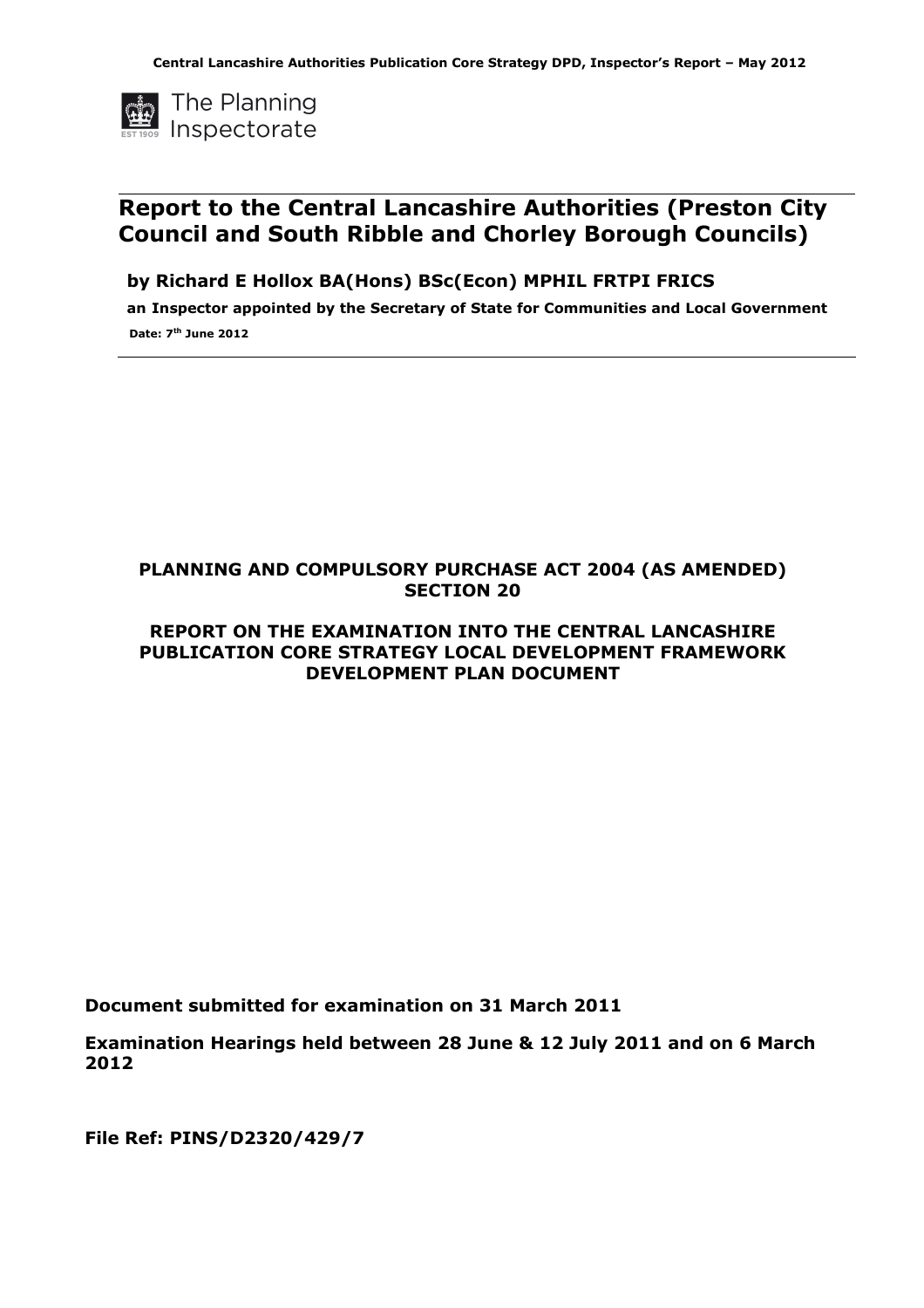# Abbreviations Used in this Report

| <b>BTP</b>   | <b>Background Topic Paper</b>                      |
|--------------|----------------------------------------------------|
| <b>CBD</b>   | <b>Central Business District</b>                   |
| <b>CfSH</b>  | Code for Sustainable Homes                         |
| <b>CIL</b>   | Community Infrastructure Levy                      |
| <b>CLRLR</b> | Central Lancashire Retail and Leisure Review       |
| CS           | Core Strategy (the Local Plan – strategic part)    |
| <b>DPD</b>   | Development Plan Document                          |
| <b>EB</b>    | Evidence Base                                      |
| <b>ELR</b>   | <b>Employment Land Review</b>                      |
| <b>IDS</b>   | Infrastructure Delivery Schedule                   |
| <b>HLF</b>   | Heritage Lottery Fund                              |
| <b>LDS</b>   | Local Development Scheme                           |
| МM           | <b>Main Modification</b>                           |
| <b>MR</b>    | <b>Monitoring Report</b>                           |
| <b>NPPF</b>  | National Planning Policy Framework - the Framework |
| NWRDA        | North West Regional Development Agency             |
| <b>OED</b>   | Oxford English Dictionary                          |
| <b>PCT</b>   | <b>Primary Care Trust</b>                          |
| <b>PHRCs</b> | Proposed Housing Related Changes                   |
| <b>PMF</b>   | Performance Monitoring Framework                   |
| <b>PPS</b>   | <b>Planning Policy Statement</b>                   |
| <b>PPTS</b>  | Planning Policy for Traveller Sites                |
| <b>RPB</b>   | Regional Planning Body                             |
| <b>RS</b>    | <b>Regional Strategy</b>                           |
| <b>SHLAA</b> | Strategic Housing Land Availability Assessment     |
| <b>SHMA</b>  | <b>Strategic Housing Market Assessment</b>         |
| <b>TRA</b>   | <b>Tithebarn Regeneration Area</b>                 |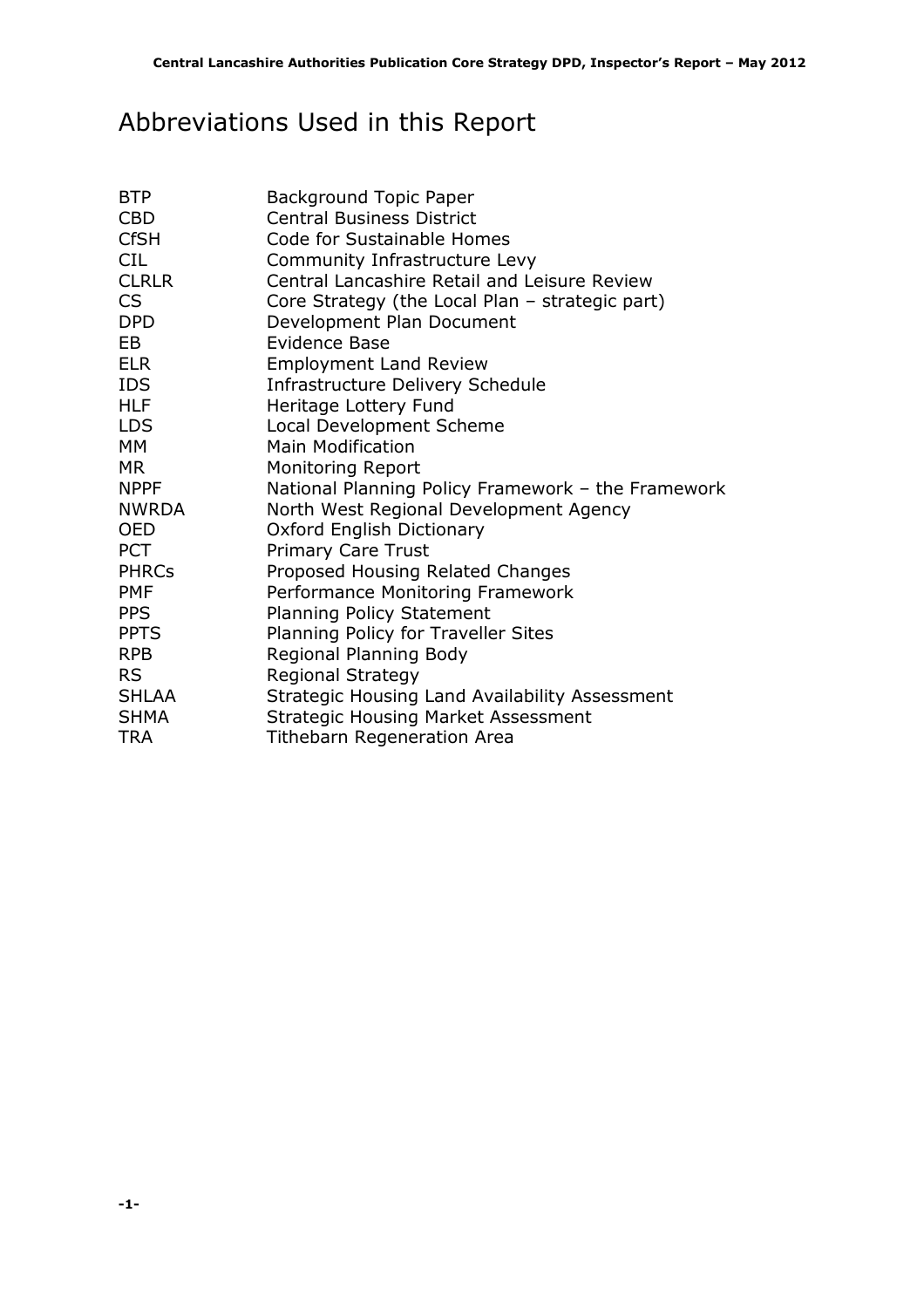## Non-Technical Summary

This Report concludes that the Central Lancashire Publication Core Strategy Local Development Framework Development Plan Document (the Local Plan) provides an appropriate basis for the planning of Central Lancashire over the next 15 years provided that a number of modifications are made to the Plan. The Councils have specifically requested that I recommend any modifications necessary to enable them to adopt the Plan. These modifications, comprising 2 Main Modifications (MM), are summarised as follows:

MM1

- The adoption of RS annual average housing requirements, being 507, 417 and 417 for Preston City, and Chorley and South Ribble Boroughs respectively
- The identification of Cottam as a Strategic Site, with site plan, instead of as a Strategic Location
- The identification of 2 additional Strategic Locations, namely North West Preston including Higher Bartle & Broughton/Land at Eastway and at South of Penwortham & North of Farington
- Table 1 setting out the Predicted Proportions of Housing Development by Location, thereby indicating the scale of development in the main locations during the periods 2010-16, 2016-21 and 2021-2026
- Associated explanation and description of the Strategic Sites and Locations
- Explanation of the monitoring and contingency arrangements, particularly the role of the Performance Monitoring Framework should housing delivery fall below 80% of the housing requirements over a 3 year rolling average
- Greater emphasis on financial viability, site by site assessment and the seeking of planning obligations particularly with regard to affordable housing

## MM2

• A policy concerning the presumption in favour of sustainable development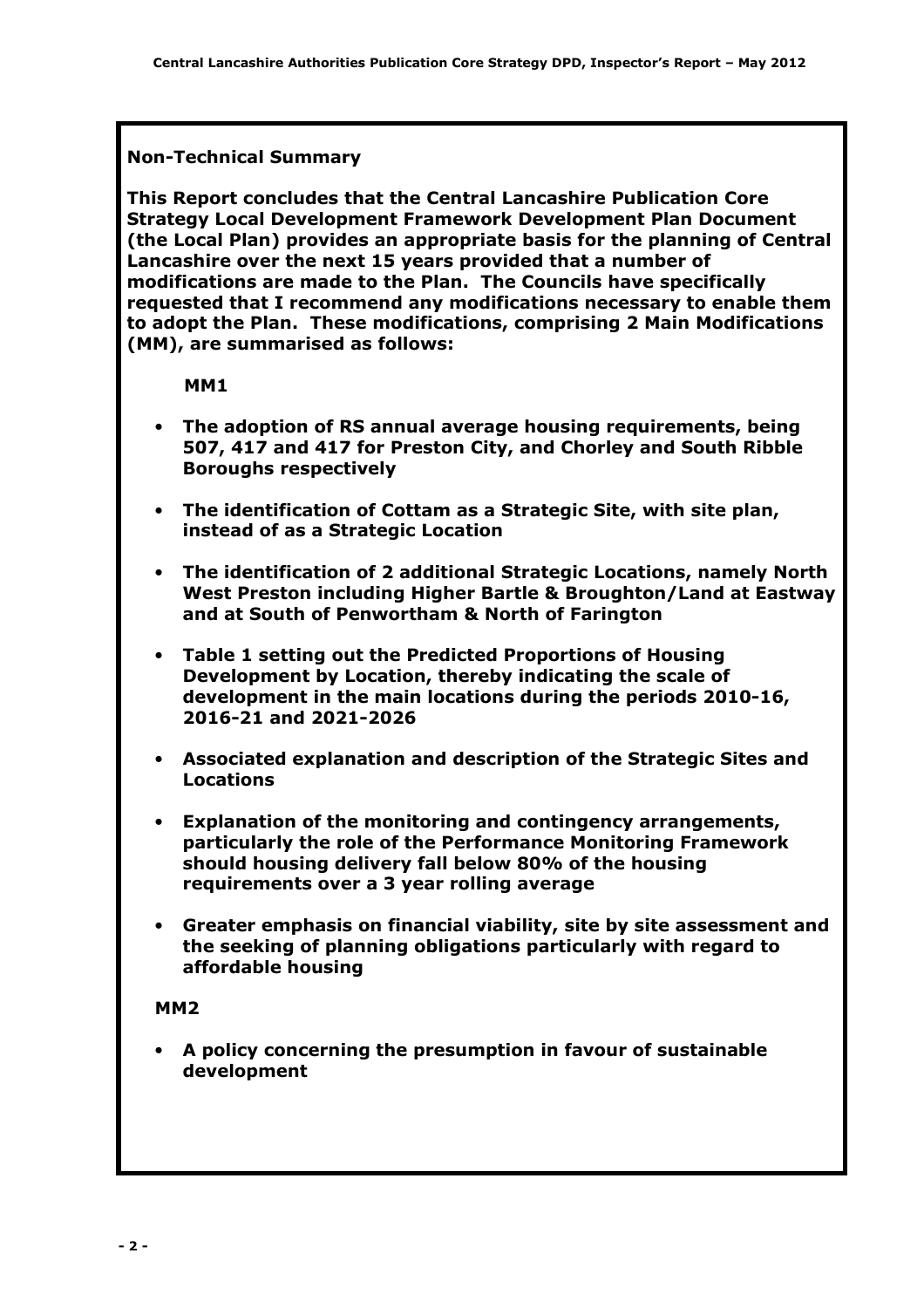# Introduction

- 1. This Report contains my assessment of the Central Lancashire Publication Core Strategy Local Development Framework December 2010 (the Local Plan – strategic part) in terms of Section 20(5) of the Planning & Compulsory Purchase Act 2004 (as amended). It considers whether it is sound and whether it is compliant with the legal requirements. The National Planning Policy Framework (the Framework) paragraph 182 makes clear that to be sound, a Local Plan should be positively prepared; justified, effective and consistent with national policy. There is also now a "duty to co-operate". The 3 Authorities, Chorley and South Ribble Borough Councils and Preston City Council, have worked closely together and have consulted neighbouring Authorities. This duty did not apply when this Local Plan was submitted in March 2011, but I am satisfied that these neighbouring Authorities have been involved in the preparation of the Local Plan to the extent that was reasonable and beneficial at the time.
- 2. The starting point for the examination is the assumption that the local authorities have submitted what they consider to be a sound plan. The basis for my examination is the submitted Central Lancashire Publication Core Strategy Local Development Framework which was published in December 2010. It is the same as the document published for consultation upon which formal representations were made within an 8 week period ending on 31 January 2011. It was submitted to the Secretary of State (the Planning Inspectorate) on 31 March 2011 with Proposed Minor Changes which I have taken into account in my assessment. I refer to the Core Strategy throughout this Report as the Local Plan.
- 3. Like the RS and the Local Plan, my Report should be read as a whole. It deals with the 2 Main Modifications which are needed to make the Local Plan sound. These Main Modifications comprise, firstly, the Proposed Housing Related Changes (PHRCs) November 2011, a separate document which accompanies this Report as Appendix A and, secondly, the inclusion of a policy setting out the presumption in favour of sustainable development, attached as Appendix B. In accordance with Section 20 (7C) of the 2004 Act, the Councils have requested that I make any modifications needed to rectify matters that make the Local Plan unsound and thus incapable of being adopted. The first Main Modification was the subject of public consultation for a period of 6 weeks between 1 November and 13 December 2011, with suitable arrangements for wide publicity. A Revised Sustainability Appraisal and Revised Habitat Regulations Assessment Screening Report were included in the consultation packs, and these documents complement the appraisals undertaken for the submitted version of the Local Plan. I recommend that the Local Plan be modified as set out in the PHRCs (MM1).
- 4. The Government published the Framework on 27 March 2012, replacing a number of Planning Policy Guidance notes (PPG), Planning Policy Statements (PPS) and other documents as set out in its Annex 3. A few days before then, it published the Planning Policy for Traveller Sites. The Framework is a strategic document which cuts across a number of matters in the Local Plan which could be affected by its policies. Hence representations on it, and on the Planning Policy for Traveller Sites, in so far as they relate to the Local Plan, were invited from 11 April 2012 until 9 May 2012. Further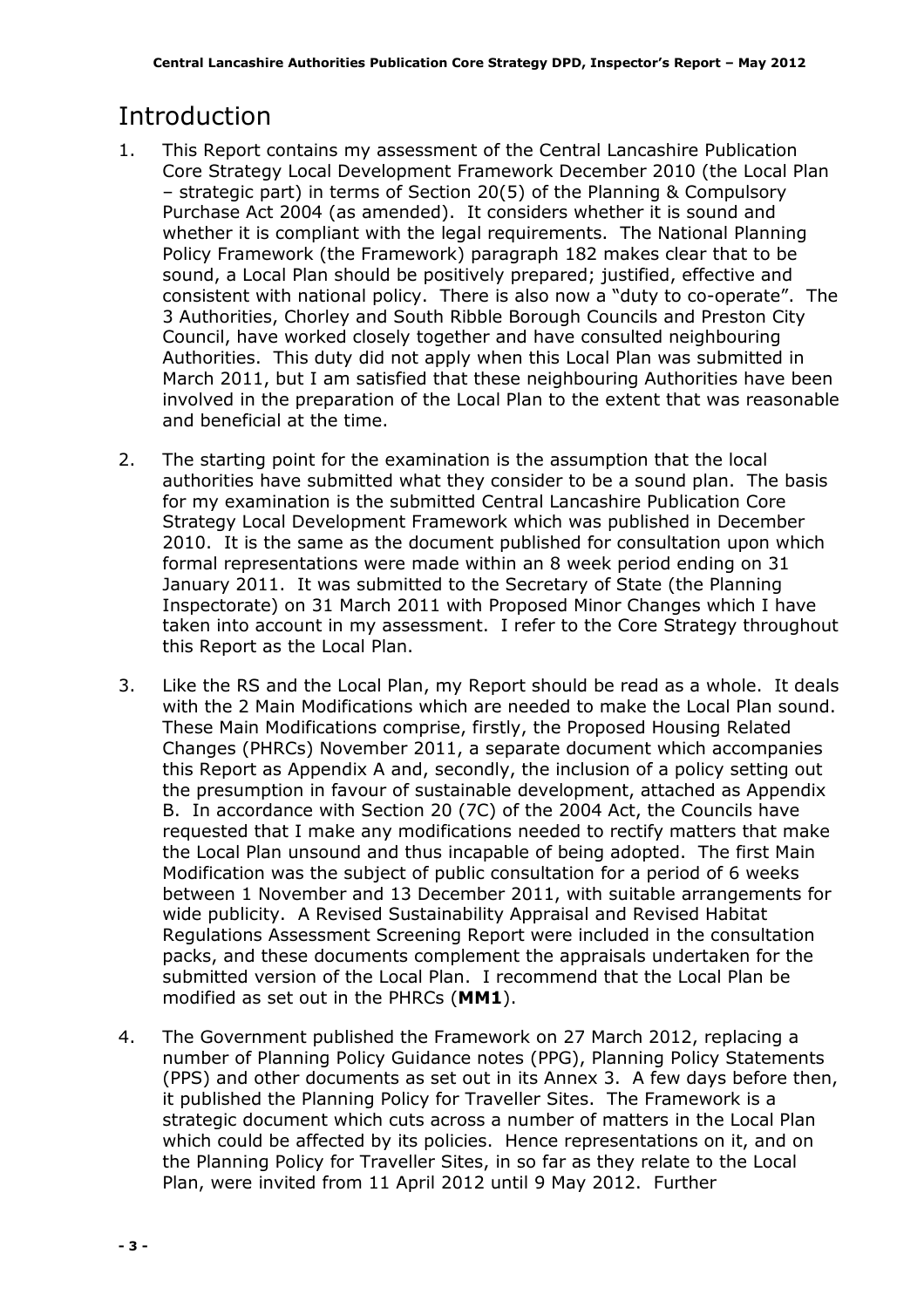representations were invited from 23 April 2012 until 9 May 2012 on a model policy concerning the presumption in favour of sustainable development. I have taken account of all the responses made, including those of the Councils. The Councils suggest that this model policy be set out at the start of the Local Plan, accompanied by some factual text to simply explain that the national policy situation was revised during the Strategy's preparation and that the model policy has been included to clarify the operational relationship between the plan and national policy.

- 5. This is a sensible approach and to it should be added the important point that the Framework is a material consideration in the determination of planning applications. Sustainability is the golden thread which runs through the Local Plan, and to that extent the model policy can be regarded as its central theme and, indeed perhaps, a summary of it. Owing to its importance, however, it should be treated as a Main Modification (MM2). I therefore recommend that the Local Plan be modified by the inclusion of a policy which, in essence, confirms that the Councils will take a positive approach that reflects the presumption in favour of sustainable development contained in the Framework. It is set out in full at Appendix B.
- 6. The Councils intend to make a number of Additional Modifications which, in essence, would provide updating and clarification. They would assist the full understanding of the Local Plan and its objectives. For the most part they arise from discussions at the Hearings and negotiations between the Councils and other participants, but I seldom refer to them in my Report because they do not go to the soundness of the Local Plan. They are mainly amendments to the drafting of policies and their supporting text, being factual updates, corrections of minor errors or other minor amendments. My recommendations concerning the Main Modifications will make the Local Plan sound and capable of being adopted. Thus representations which do not relate to the Main Modifications would not make an unsound plan sound. Nevertheless, the Councils will no doubt consider all of them and make any further additional modifications which arise from them, as they see fit. They include those made by the Coal Authority on the Framework concerning Mineral Safeguarding Areas (MSA), but this may be more a matter for the County Council as the Minerals Planning Authority.
- 7. The Councils suggest that references to superseded Planning Policy Guidance (PPG) and Planning Policy Statements (PPS) can be deleted as minor changes to the Local Plan. This would be helpful. The Councils may also wish to note that where a Local Plan contains a policy that is intended to supersede another policy in the adopted development plan, they should state that fact and identify the superseded policy.

## Assessment of Soundness

## Preamble

8. The North West of England Plan RS to 2021 became the adopted planning policy for the North West of England in September 2008. On 6 July 2010 the revocation of RSs was announced with immediate effect, but that decision was challenged and then quashed on 10 November 2010. This was followed on the same day by a written Ministerial Statement, a letter from the Chief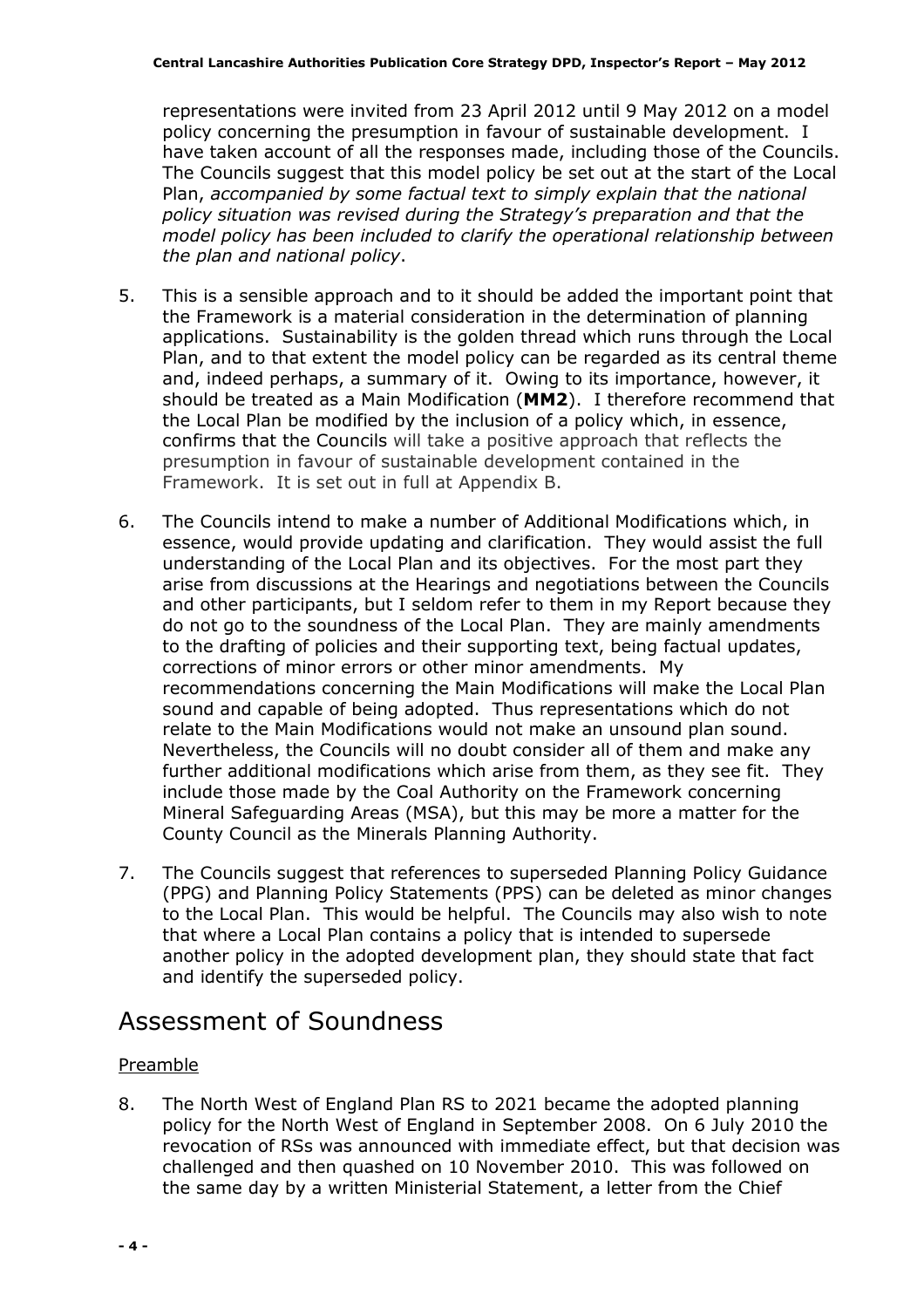Planner with an attached clause from the proposed Localism Bill and a Department of Communities and Local Government media statement, all of which were the subject of a further challenge on the grounds that they were not capable of being a material consideration and hence not to be considered by decision makers.

- 9. On 7 February 2011 the Court found that the statement and letter and hence the intention to repeal the legislative provision for regional strategies were capable of being a material consideration and that weight to be attached to it was a matter for the decision maker. This position was tested before the Court of Appeal and its judgment was published on 27 May 2011. It critically distinguishes between development control and the preparation of development plans. For the latter, and of vital importance in the status of the RS and the examination of the Local Plan, paragraph 24 of the judgment states that it would be unlawful for a local planning authority preparing, or a Planning Inspector examining, development plan documents to have regard to the proposal to abolish regional strategies. For so long as the regional strategies continue to exist, any development plan documents must be in general conformity with the relevant regional strategy. The RS thus remains part of the statutory development plan, and it is of especial relevance in the matter of housing delivery in Central Lancashire.
- 10. As set out in my letters to the Councils of 15 & 27 July 2011 (included within Appendix A), I need to be satisfied that a sufficient amount of housing land can be delivered at the right time and in the right places during the plan period, and I am not convinced that the Local Plan as submitted achieves these important objectives. In matters of housing, it does not generally conform with the RS nor does it accord with the Framework by boosting significantly the supply of housing including the identification of a supply of specific, developable sites sufficient to provide 5 years worth of housing against local housing requirements and of specific, deliverable sites or broad locations for growth for years 6-10 and, where possible, for years 11-15. These shortcomings are so fundamental that they cannot be left to be put right in Site Allocations DPDs. The Local Plan should provide a suitable basis for the preparation of the next, more detailed stage of the development plan, particularly the Site Allocations DPDs, by leaving no doubt where, when and how the correct amount of housing will be delivered. In these respects, the Local Plan in its submitted form is not sound and should not be adopted.
- 11. Following my 2 letters, the Councils substantially revised their proposals. In essence, the Main Modification comprising the PHRCs identifies 4 Strategic Sites compared with the previous 3 together with 2 additional Strategic Locations. These Strategic Locations are at North West Preston (including Higher Bartle & Broughton/Land at Eastway) and at South of Penwortham & North of Farington. It is perhaps unusual for a Main Modification to comprise a 14 page document, but its contents are strongly related to each other and it goes in its entirety to the heart of the Local Plan, making it sound. As the Councils agree, this is a tidier and more sensible approach than attempting to make a specious distinction within it of those contents which might be regarded as either Main or Additional Modifications.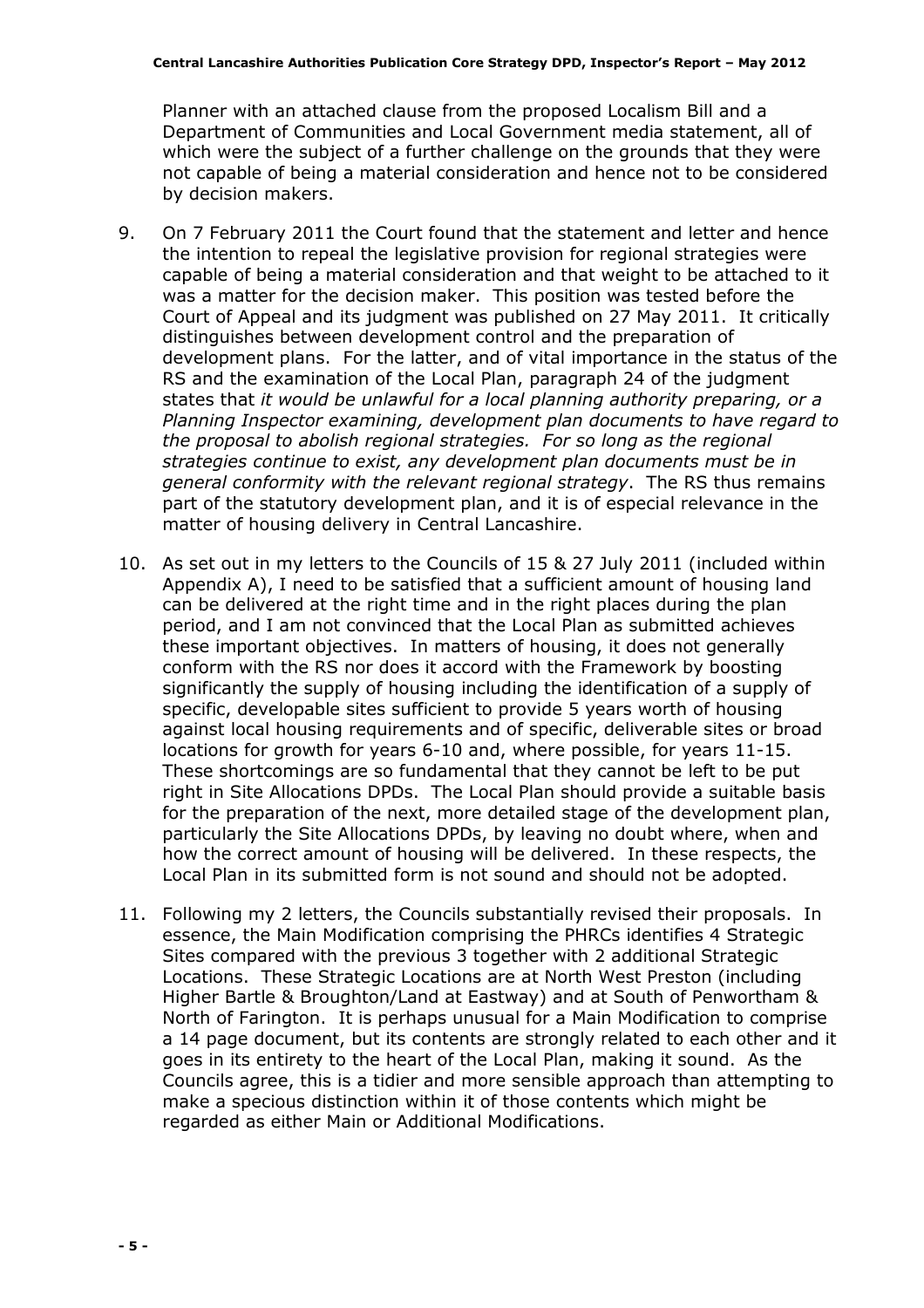## Main Issues

12. Taking account of all the representations including the written evidence, the discussions at the examination hearings as well as my site inspections throughout the plan area, I have identified 7 main and complementary issues. It is upon them that the soundness of the Local Plan depends.

## Issue 1 – Whether the Local Plan's vision and proposals for sustainable growth are clear, effective, deliverable and consistent with all national policy

## The Vision

- 13. The Local Plan succinctly and convincingly sets out the key spatial challenges facing Central Lancashire. They include congestion into and out of Preston, a low level of house building due to the current economic climate, frustrated economic growth potential, inadequate investment in City and town centres, often poor access to and inadequate supply of affordable housing, pressure on the countryside, various aspects of deprivation and an ageing population with its attendant concerns of health, mobility and dependency.
- 14. The vision for the plan area in 2026 is explained in short but lucid terms. It is to be a highly sought-after place in which to live and work with a high quality of life for all its residents. It will benefit from its valuable assets, including its location at the hub of the motorway, road and rail network, its extensive green spaces including its parks and the ready access to open countryside. High quality City and town centres will attract investment as a result of their retail, heritage and education offer. The centre of Preston will be regenerated and transformed and, although it is unlikely to provide the extensive range of attractions of Liverpool or Manchester, it will offer high quality retail, cultural, entertainment, business and higher education opportunities. Owing to the size and role of its railway station, its comprehensive bus services and its location, it will continue to be a "transport gateway" to Lancashire.
- 15. The City, towns and villages of Central Lancashire have a distinctive character, and the vision is to reflect their particular historic and cultural heritage, enhancing their character with a high quality of design of any new buildings permitted within them. This approach accords with national policy in the Framework wherein the Government attaches great importance to the design of the built environment. Good design, it says, is a key aspect of sustainable development, is indivisible from good planning and should contribute positively to making places better for people. The openness and special character of the countryside will be protected, consistent with the need for sustainable development, and there will continue to be a presumption against inappropriate development in the Green Belt. Residents will have easy access to public services, good jobs and decent, high quality affordable homes. Energy use will be minimised with an emphasis on sustainable sources, including mitigation measures and, where possible, adaptation to climate change. These important considerations, too, accord with national policy in the Framework.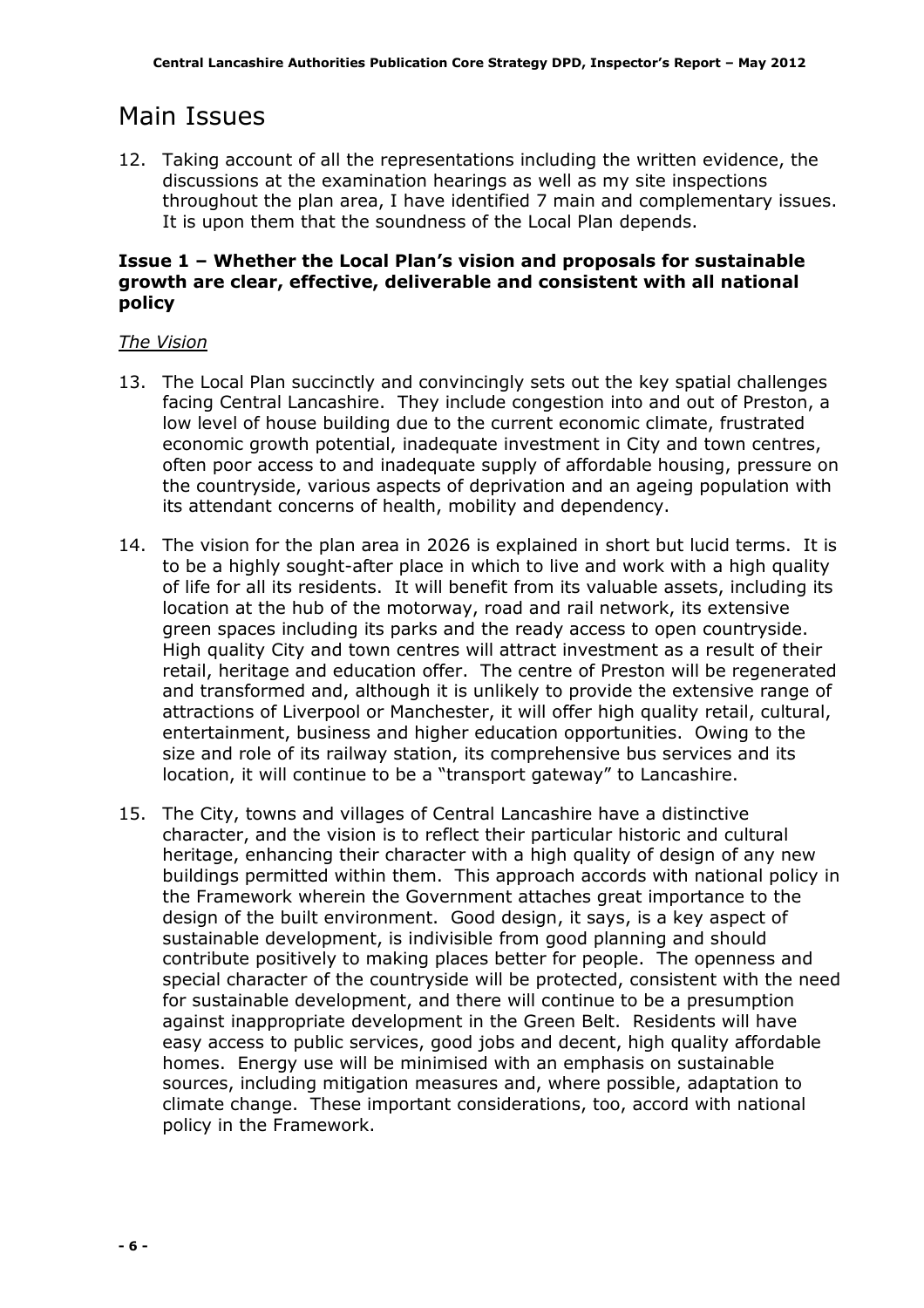#### Proposed Location of Growth - Strategic Locations and Sites

- 16. The Local Plan includes 31 policies, each one of which contributes to the vision. Of especial importance in establishing its sustainability credentials is its Policy 1: Locating Growth. Its thrust is to concentrate growth and investment on well located previously-developed land in the Preston/South Ribble Urban Area, focussing on regeneration opportunities in the Central Preston Strategic Location which includes Inner East Preston, the Tithebarn Regeneration Area (TRA) in the City Centre and the new Central Business District (CBD). The Councils consider that a target of 70% of residential development on previously-developed land is still achievable. This is not greatly different from the RS indicative target of at least 70%.
- 17. Although circumstances have changed, with garden land not now treated as previously-developed land, the record shows that 53% to 96% of dwellings completed (gross) in Central Lancashire during 2003/04 to 2010/11 have been on previously-developed land. Other evidence gained from site inspections throughout the plan area is consistent with the Councils' view that this type of land continues to come forward, and the extent of this welllocated resource makes 70% a realistic aspiration. It corresponds with national policy in paragraph 111 of the Framework of encouraging the effective use of land by re-using land that has been previously developed, provided that it is not of high environmental value.
- 18. Further growth, including some greenfield development, is proposed in the northern suburbs of Preston, particularly at the Cottam Strategic Location. Preston City Council has resolved to grant planning permission, subject to a Section 106 Agreement, for residential development, a superstore and employment floorspace at Cottam Brickworks. Cottam Hall is a Local Plan allocation that has been partly developed but is now subject to a revised master plan; an outline planning application has been submitted for residential development with one parcel likely to accommodate about 100 dwellings being tendered for disposal. Owing to their combined size, substantial contribution to the City's housing requirements and the advanced nature of proposals for them, these 2 sites are together reasonably defined as a Strategic Site in the PHRCs.
- 19. The PHRCs provide for 2 additional Strategic Locations at North West Preston (including Higher Bartle & Broughton/Land at Eastway) and at South of Penwortham & North of Farington. The PHRCs note that, altogether, 35% of the dwellings in the Core Strategy are predicted to be developed at Strategic Sites and Locations, with over 90% of all proposed new housing in urban locations that occupy the central spine of the plan area. This 90% is, however, questioned in some representations. Much of the 2 additional Strategic Locations is essentially open and rural in character, but the continuing re-use of previously-developed land in existing urban areas will no doubt contribute to this high proportion. Only time will tell whether this 90% will be achieved, but of greater relevance is the position of these 2 Strategic Locations close to the extent of the main Preston and South Ribble built-up area and the opportunities which it affords in terms of access to services, particularly public transport, and the potential for their improvement, to wider benefit.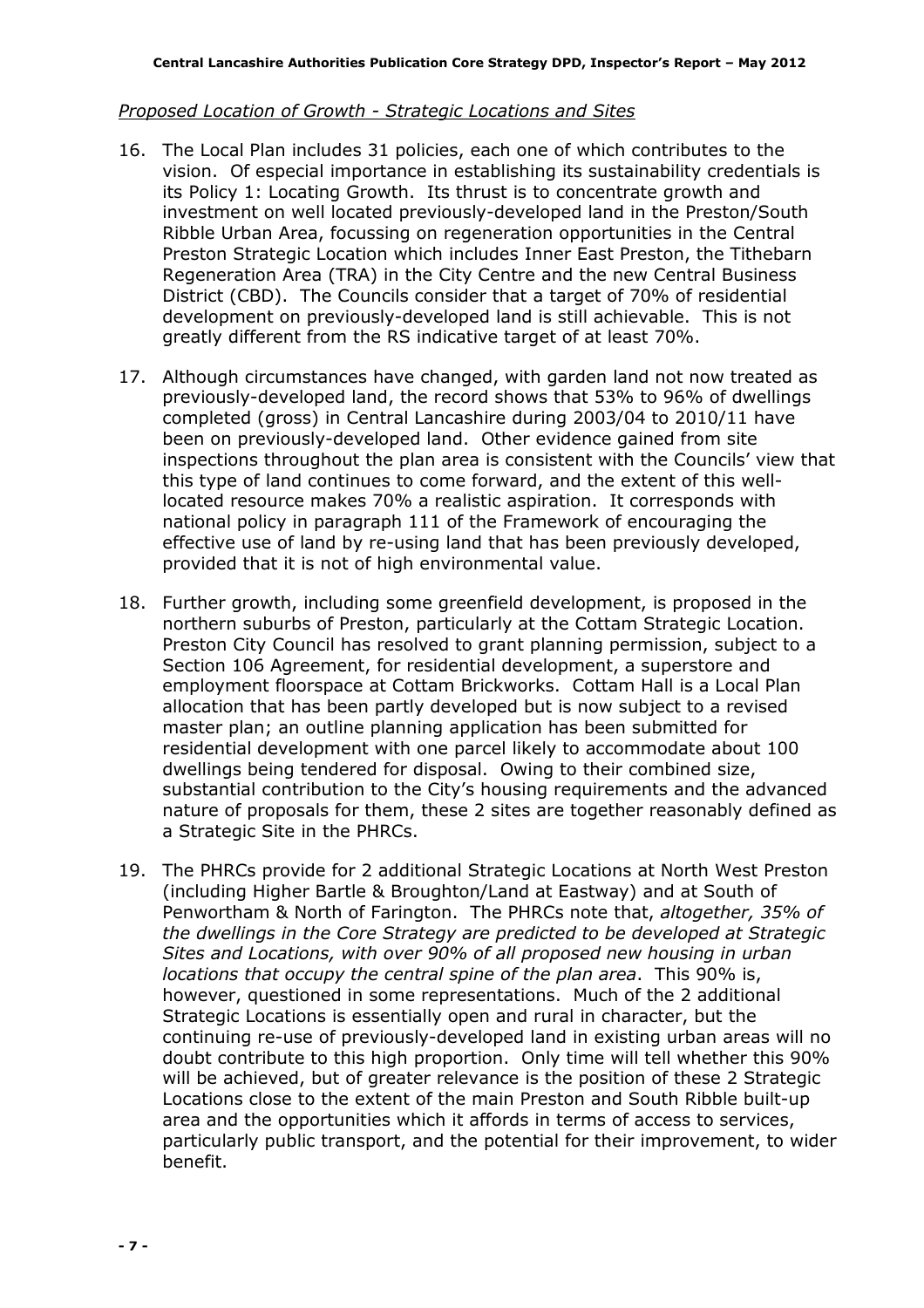- 20. It is clear from the Hearings that these 2 additional Strategic Locations are broadly supported by the majority of the represented house builders, and this bodes well for deliverability. There is no reason to doubt the attractiveness of the homes to be built to prospective purchasers. The Councils' evidence that infrastructure requirements have been thoroughly assessed is not seriously challenged. This has involved close liaison with key providers and transport modelling work. The County Council and the Highways Agency have been working closely together and advise that, in North Preston, the road network is reaching a critical point in the level of additional traffic that could be accommodated and there is a very real risk that the economic benefits of supporting development are lost. There must come a point where additional traffic can no longer be accommodated without unacceptable impacts or the need for much wider strategic infrastructure improvements to support further development.
- 21. It would appear that a programme of sustainable transport measures including for bus priority, park and ride, walking and cycling would result in no more than a mere 5% reduction in vehicle trips. The Local Transport Plan Implementation Plan for 2011/12 to 2013/14, adopted in October 2011, commits to the delivery of a Highways and Transport Master Plan for Central Lancashire by 2013 but it is now expected to be completed by September 2012. It will set out a highways and transport strategy linked to economic development and spatial planning priorities, including those set out in the Local Plan. It will also identify priorities for investment in support of the Government's proposed "Devolving Local Major Transport Schemes" proposals. The County Council understands that developers with an interest in North West Preston support this approach, and there is no convincing evidence to the contrary.
- 22. A good deal of further work must be undertaken to devise highways and transport arrangements which will meet usual objectives including the safe, convenient and free flow of traffic and priority where appropriate for public transport, pedestrians and cyclists. It is significant that there is no objection in principle from the Highways Agency and that the County Council as Highways Authority continues to support the Local Plan's proposals, with the important proviso that delivery of the scale and distribution of development now proposed will necessitate major additions to existing transport infrastructure to serve these 2 Strategic Locations.
- 23. The County Council adds that it would seem sensible to acknowledge the Highways and Transport Master Plan as a prerequisite to informing the production of detailed proposals for additional supporting infrastructure to come forward at the Strategic Locations, to be set out in the Site Allocations DPDs. The omission of its suggested text in its Strategic Highways and Transport Position would not render the Local Plan unsound, but the Councils may wish to include it as a useful Additional Modification. The main point is that there is no convincing evidence to suggest that, provided the Councils continue to liaise with all relevant parties in a collaborative way, as the Framework paragraph 179 requires, these Strategic Locations will not be able to deliver the intended amounts of housing and associated infrastructure, maybe to a great extent by way of CIL, during the plan period.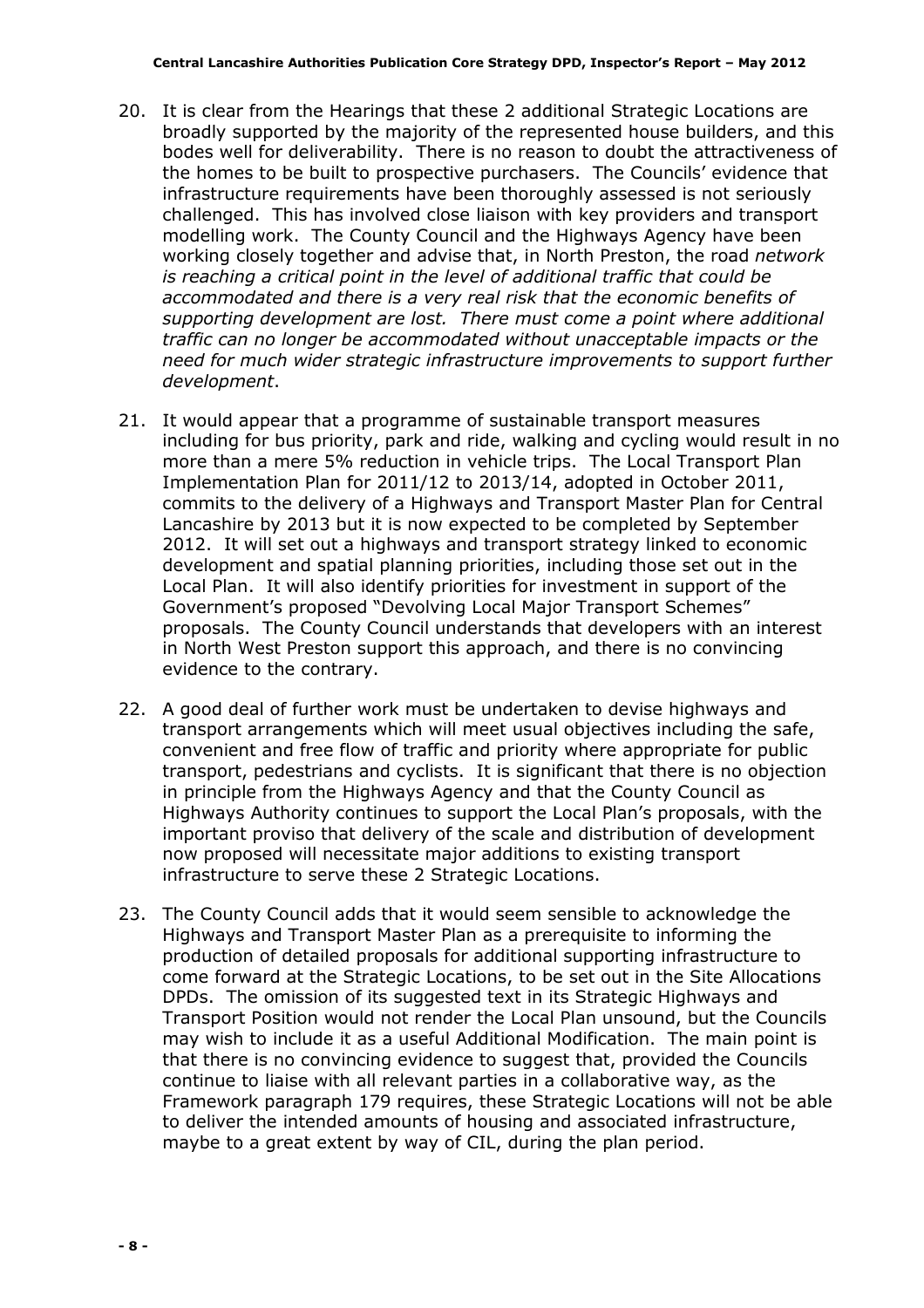- 24. The track record so far is good. The planning permission for 450 dwellings at Haydock Grange refers to a negotiated Section 106 Agreement for a contribution towards improvements to Broughton roundabout at the M55 Junction 1 whilst there is a unilateral undertaking by the developers of the former Whittingham Hospital to fund about 70% of the cost of the proposed Broughton Bypass, the remainder being funded by the County Council. These examples instil confidence that the Councils will secure reasonable contributions using the most appropriate measures, and in particular for the key infrastructure requirements for the proposed 2,500 dwellings at North West Preston and the proposed 1200 dwellings at South of Penwortham & North of Farington.
- 25. Strategic Sites for employment are allocated at BAE Systems at Samlesbury, part of which has recently been designated with Enterprise Zone status, at Cuerden and for mixed use at Buckshaw Village. Buckshaw Village is accommodated on the site of a former Royal Ordnance munitions factory which closed in the 1990s. By April 2010 about 1730 dwellings had been completed on this previously-developed land and the PHRCs note the capacity for another 2300.

#### Proposed Location of Growth – Other Places

- 26. Key Service Centres are proposed at Leyland/Farington, Chorley and Longridge. Six Urban Local Service Centres are identified to help meet housing and employment needs and limited growth and investment is proposed at 3 Rural Local Service Centres. The identification of these centres for the stated purposes makes sense. The scale of growth suitably complements the existing and likely future range of services in each one. In other places, including the smaller villages, development will be typically small in scale and limited to such schemes as infilling, conversions and to meet local needs.
- 27. Exceptionally, larger scale development schemes may be permitted, but as a matter of principle there is little point in encouraging significant growth in places where services are limited, likely to remain so and where it would be all too likely to result in travelling to larger centres for work, education, shopping and leisure, and often on roads ill-suited to accommodate substantially more traffic. Such growth would be better invested where it would do more good, especially for the purpose of regeneration. Policy 1 achieves a commendable balance in this respect between its support for rural settlements and its encouragement of investment in the urban areas where renewal should be promoted.
- 28. A useful comparison can be made between, on the one hand, Charnock Richard and Mawdesley, 2 smaller villages each with a limited range of services, neither having a supermarket, railway station, frequent bus service to Preston or significant employment opportunities, and on the other hand the nearby Rural Local Service Centre of Eccleston with its good range of shops, other services and employment opportunities within and near its Carrington Centre and between Lord Street and Bradley Lane. The evidence base (EB) underpinning these proposals includes the Strategic Sites and Locations Assessment which sets out the reasoning behind their selection as well as the reasons why other sites/locations have not been favoured. The Assessment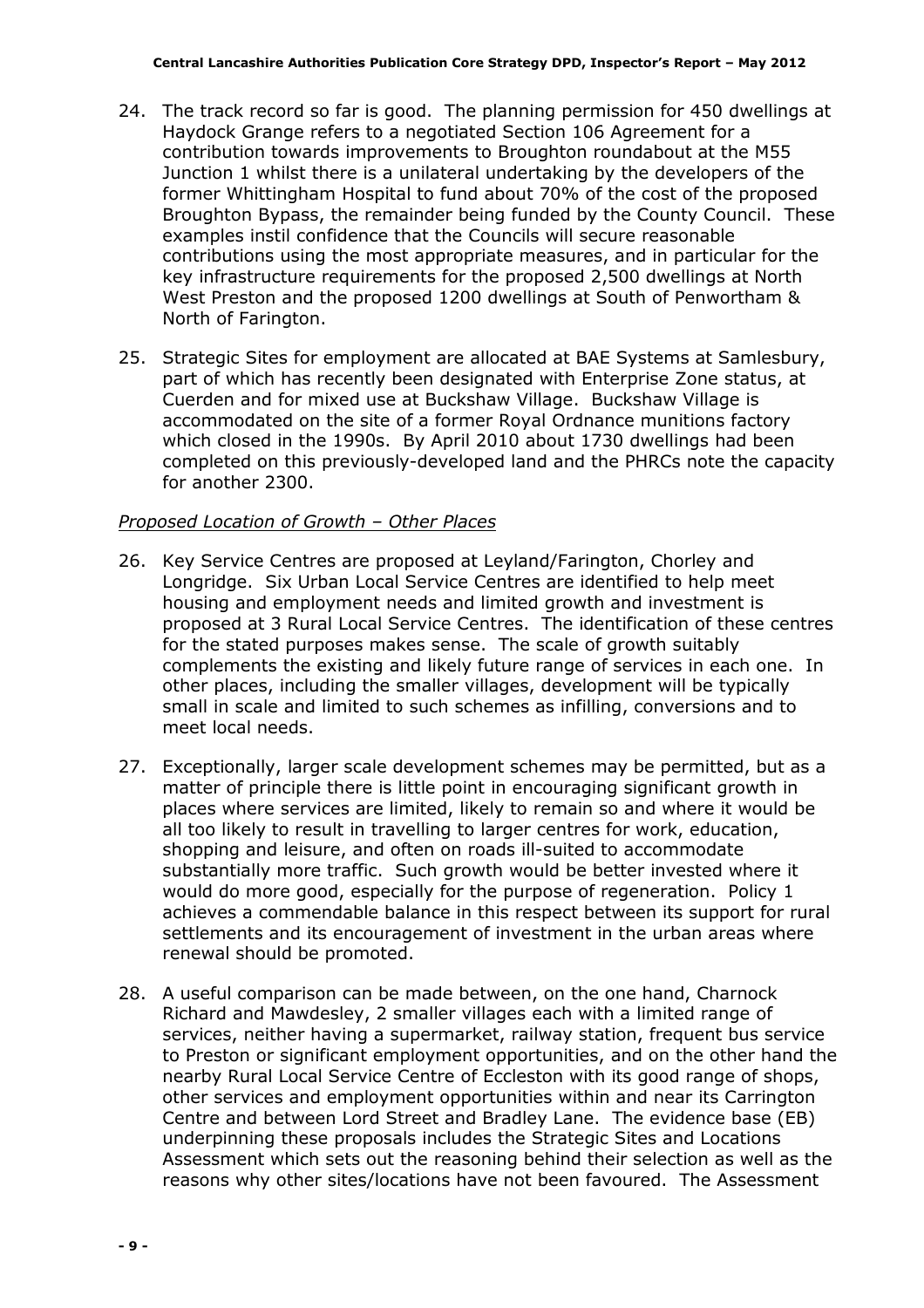includes descriptions and a comprehensive criteria-based analysis of contending sites and locations and is convincing in its conclusions. Evidence from site inspections, and particularly of the difference in the range of services at various settlements, accords with them.

29. Various other sites, including Ingol Golf Course, Park Hall/Camelot, New Street (Mawdesley) and several Green Belt sites are put forward by other participants for mainly residential development. For a number of reasons, particularly the protection of valued open space, poor location with regard to services, rural settlement policy and the need to protect the Green Belt respectively, their identification for development would not result in sustainability. Investment and the housing needs of Central Lancashire would be better promoted elsewhere where a good range of services is, or is likely to be, provided and/or enhanced. This conclusion accords with such sustainability objectives as the urgent need for regeneration, as in Inner East Preston. This is part of the Councils' commendable strategy. The Green Belt is a policy restraint and, for conveniently following the order of the Local Plan, I deal with it under Issue 7. It suffices to say here that it should not be altered.

#### Other Policies and Proposals

- 30. Policy 3: Travel complements this approach by seeking to reduce the need to travel, especially by car. Measures include better opportunities for cycling by completing the Central Lancashire Cycle Network of off-road routes and by improving public transport. New railway stations are proposed at places where substantial development is, or will be, taking place or already exists, as at Cottam (park and ride), Midge Hall and Coppull. A new railway station opened at Buckshaw Village in October 2011. A bus rapid transit system will be created on routes into Preston and to Leyland and Chorley, and a ring of new bus-based park and ride sites will be provided at Broughton Roundabout, Tickled Trout, Penwortham, Cuerden and Riversway. Improvements are proposed to Preston and Leyland rail stations and there is an aspiration of a new bus station as part of the Tithebarn Regeneration Area (TRA).
- 31. Other provisions, including Policy 16: Heritage Assets, Policy 19: Areas of Separation and Major Open Space and paragraph 10.12 concerning the Green Belt, serve to protect and enhance features of especial importance. Policy 27: Sustainable Resources and New Developments seeks to incorporate sustainable resources into new development through such measures as minimum requirements under the Code for Sustainable Homes (CfSH). At present the building regulations are equivalent to meeting CfSH Level 3 in terms of the energy standards but not the whole CfSH Level 3, and the Policy seeks to increase the requirement to CFSH Level 4 from January 2013 and Level 6 from January 2016. The Opportunities for Renewable Energy in Preston (EB7), South Ribble (EB8) and Chorley (EB9) set out the considerable potential for sustainable resources throughout the plan area. The evidence base is sufficiently convincing to justify the Policy in terms of requirements rather than expectations. Policy 28: Renewable and Low Carbon Energy Schemes encourages developments of these types, consistent with other objectives to protect the environment. The 2 latter Policies in particular are consistent with a key Government priority of tackling climate change.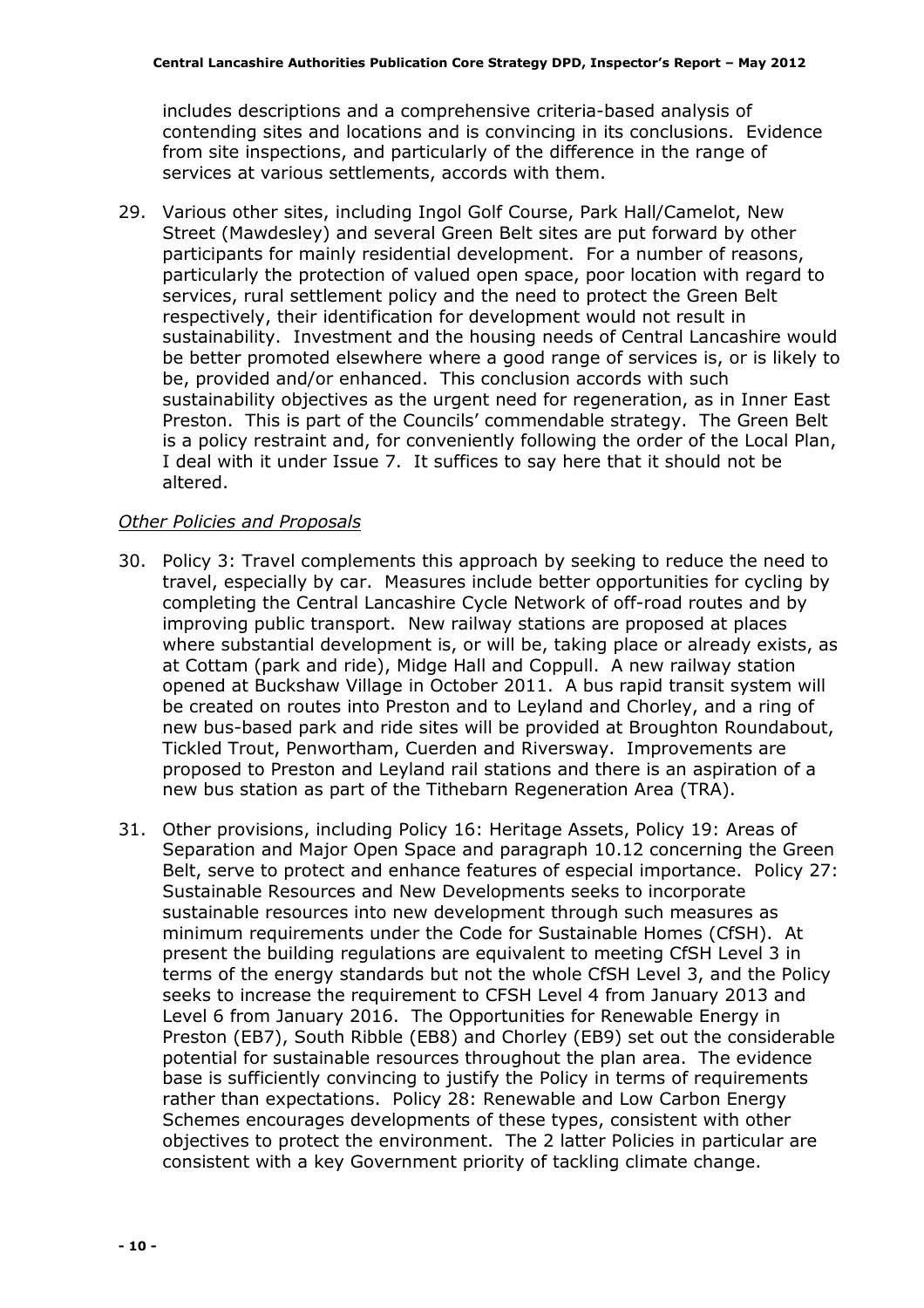#### Flexibility, Contingencies and Review

- 32. The Local Plan adopts the most appropriate strategy when considered against the reasonable alternatives. But its paragraphs 1.7 and 1.8 rightly identify trends and changed circumstances which underline the need to plan with flexibility. To be effective, it must demonstrate that it can deal robustly with changing circumstances. This presents especial challenges at present, given the generally depressed state of the national and local economy. It means that the delivery of its housing strategy in particular cannot come with a cast iron guarantee throughout the 15-16 year plan period. The PHRCs suitably deal with this uncertainty. They acknowledge that the RS housing figures are minimum requirements, net of demolitions, that they are not absolute targets and may be exceeded where justified by evidence of need, demand, affordability and sustainability issues and fit with relevant local and subregional strategies.
- 33. At present, it is more likely that housing delivery will under-perform than exceed expectations. The PHRCs confirm the importance of monitoring, with rolling 3 year periods to accommodate short-term fluctuations in house completions on both green field and previously-developed land. A one year period would give too much emphasis on too short a period, whereas a period of 5 or more years could result in too great a difficulty in bringing housing delivery back on track. A 3 year period is a reasonable compromise and makes good sense. Should housing delivery fall below 80% of requirements during a 3 year rolling average, the phasing policies in the Site Allocations DPDs could be changed to help bring forward uncommitted developments and closer management of delivery with key partners may be pursued……. If these fail to remedy the situation, the Councils would consider reviewing policies with the aim of bringing forward additional/alternative sites for housing development.
- 34. Some participants would prefer more detailed intentions, but the Contingency Options (REC6 in the Proposed Minor Changes February 2012) serve to better manage the delivery of development (eg access to finance, including grants, consider reviewing S106 Agreements and contributions). This is helpful clarification. There is no reason to doubt the Councils' intentions to keep house building rates under review and deal effectively with any significant under-performance, thereby maintaining the delivery of a continuing 5 year supply of housing land to meet the housing requirement. Such delivery should, however, be in accordance with the Local Plan's overall vision and sustainability credentials.
- 35. The PHRCs state the Central Lancashire Authorities' intention, as a matter of urgency, to review partially the Local Plan in respect of housing requirements. This would, it states, following the proposed revocation of the RS, give the Councils the scope to produce locally derived housing requirement figures. This intention is criticised as undermining their commitment to the delivery of housing, creating needless uncertainty for developers and other parties in the provision of infrastructure and compromising the longer term certainty which a development plan should provide. These concerns, from a developer's point of view, are understandable, but democratically elected Councils have the discretion to review, or partially review, their plans as and when they see fit.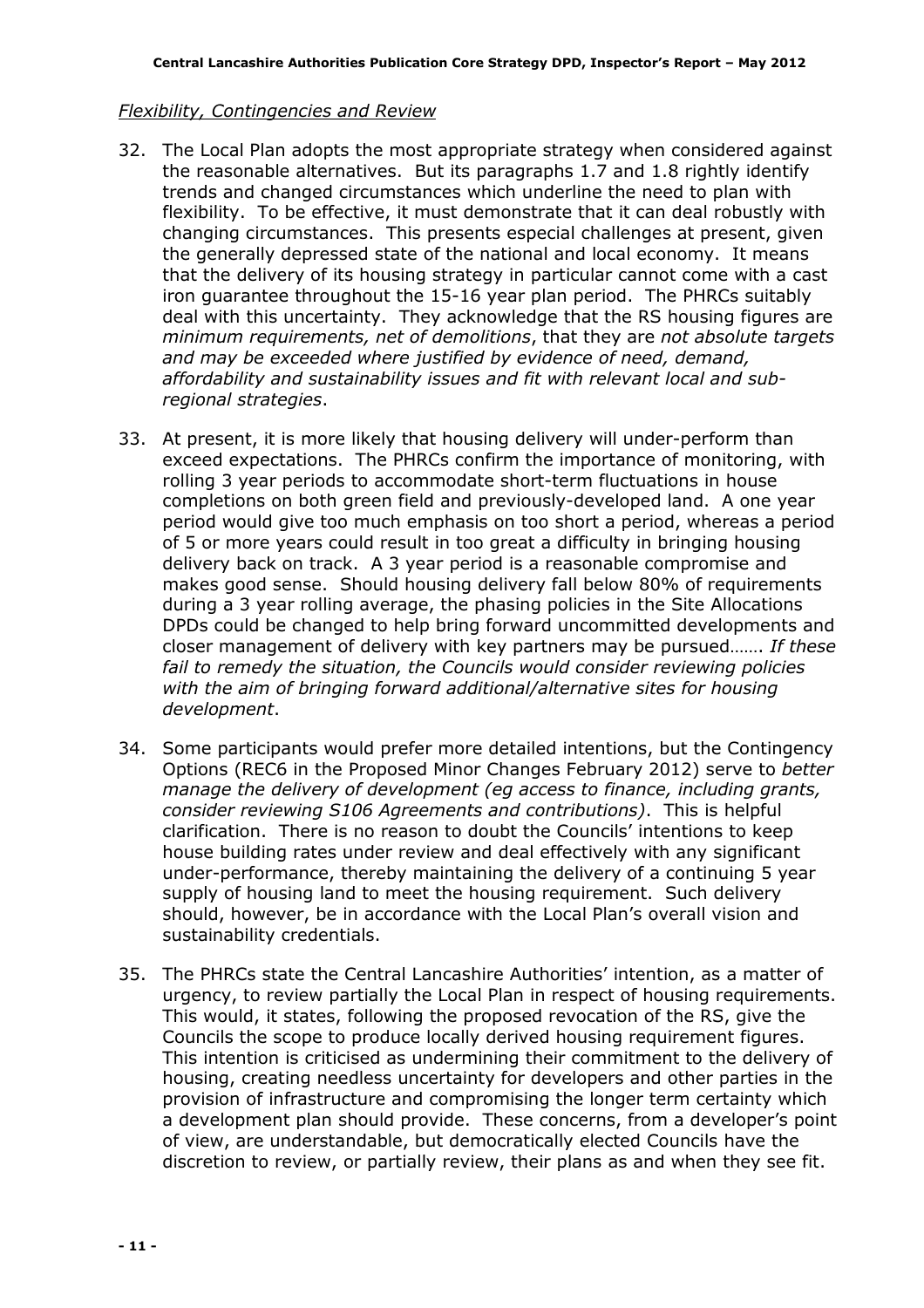That is the case whether or not the Local Plan includes that statement. It is not a matter of soundness.

#### Positive Preparation

36. The Framework introduces an additional test of soundness, that a Local Plan should be positively prepared. Arguably, as this requirement came after the initial preparation of the Local Plan, it does not apply in this case. Nevertheless, it has been prepared on a strategy which seeks to meet objectively assessed development needs, particularly housing, and seeks to provide for infrastructure requirements. Consultation and cooperation has been comprehensive and effective. It has been positively prepared.

#### Conclusion

- 37. The Local Plan is clear in terms of its vision and proposals. It ensures an appropriate scale of development in accordance with the existing or proposed size of the settlement and the present and/or future range of its services, including public transport. It accords with the principles which underpin the RS. In particular, it promotes sustainable communities and sustainable economic development, it makes the best use of existing resources like existing infrastructure and well-located previously-developed land, it manages travel demand, marries opportunity with need, promotes environmental quality and serves to reduce emissions. In these ways it is fit for purpose and therefore effective. The extent to which it is deliverable will much depend upon the economic climate throughout the plan period, especially with regard to housing and economic development. Its clarity, the Councils' praiseworthy achievements so far in securing infrastructure and the reasonable prospect of more of the right sort of infrastructure being provided in the right place at the right time is conclusive evidence of realistic deliverability.
- 38. Its strategy accords with national policy, particularly of facilitating and promoting sustainable and inclusive patterns of urban and rural development. It will, for example, ensure that development supports existing communities and facilitates the creation of safe, sustainable, liveable and mixed communities with good access to jobs and key services for all members of the community. It will contribute to global sustainability by addressing the causes and potential impact of climate change, for example by encouraging a pattern of development which reduces the need to travel by private car and by taking climate change impacts into account in the location of development. It accords with the Government's commitment to protect and enhance the quality of the natural and historic environment in both rural and urban areas. In all these respects, it accords with the purpose of planning which is to help achieve sustainable development.
- 39. The presumption in favour of sustainable development is the golden thread which runs through the Local Plan. The general approach of the Local Plan, its vision and proposals, particularly as expressed in the policies identified, are justified, effective and accord with national policy. It has been positively prepared. In these respects, it is sound.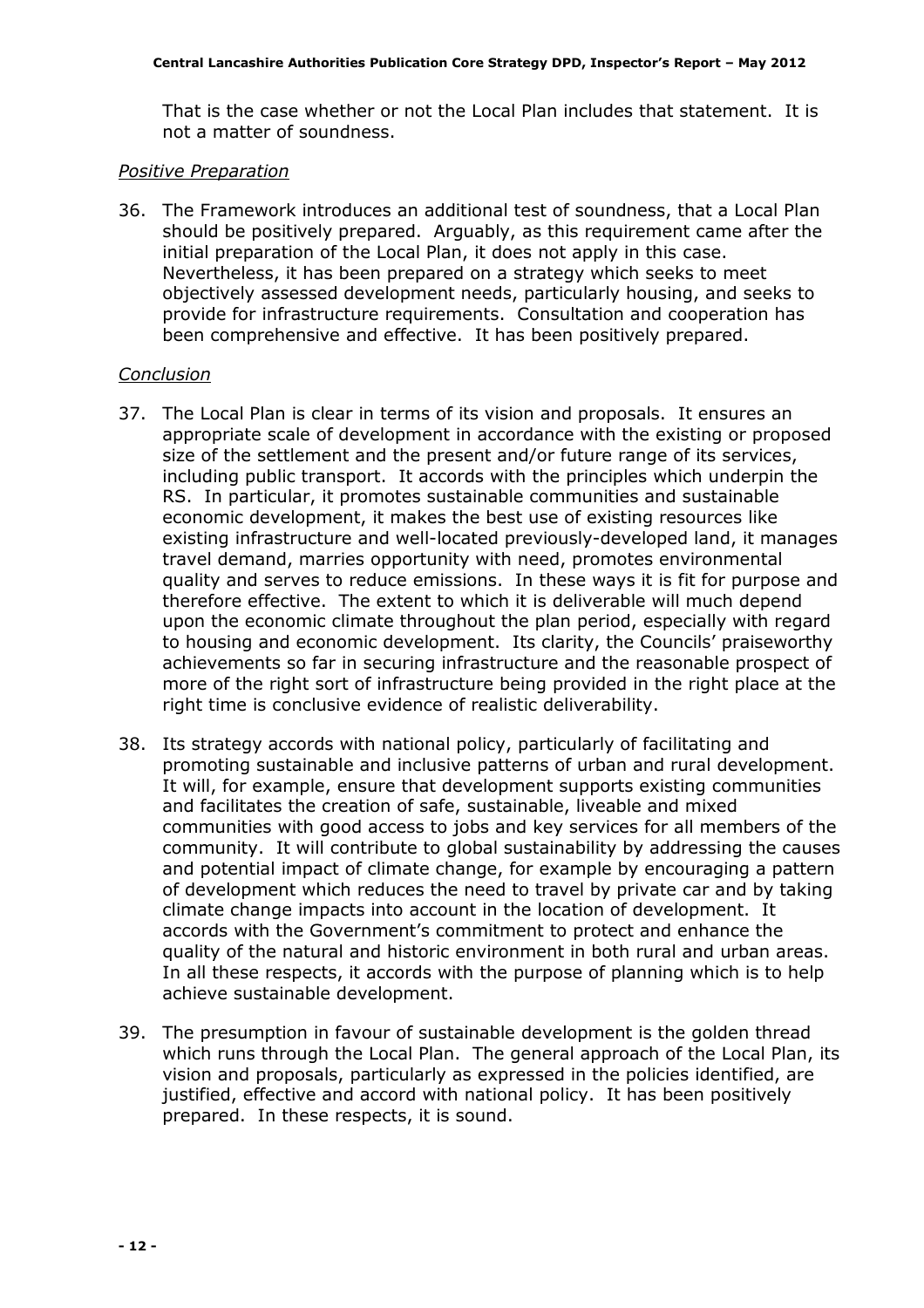#### Issue 2 – Whether the Local Plan provides satisfactorily for the delivery of development, particularly its required infrastructure, and convincingly demonstrates adequate monitoring of its provision and measures designed to rectify any shortcomings

- 40. The Infrastructure Delivery Schedule (IDS) (March 2011) is rightly described as a living document. It itemises infrastructure projects already envisaged and which will probably be needed to support the quantity and broad location of development which the Local Plan proposes. It sets out the likely time of implementation, the costs, sources of funding and the current deficits, these being the funding shortfalls after taking account of money already secured. It is thorough and comprehensive in its approach, dealing with public transport schemes, cycle schemes, highway improvements, public utilities, education, health and green infrastructure including outdoor sports and townscape. Nevertheless, economic conditions and the availability of finance are likely to change during the plan period, and it is the nature of planning to deal with uncertainty in as pragmatic a way as possible. The IDS rightly acknowledges this at its paragraph 2.
- 41. The IDS is part of the evidence base and it will be updated on a regular and frequent footing, thereby complementing each Authority's Monitoring Report (MR). Key local partners including the Highways Agency, the Environment Agency, the Central Lancashire Primary Care Trust (PCT), Lancashire County Council, Sport England and United Utilities confirm their close working relations with the Councils and their engagement with, and support for, the Local Plan. There is convincing evidence of a good understanding between the Councils and their partners. There have also been discussions with developers who would be expected to make contributions in accordance with tests set out, for example, in the Framework concerning planning obligations and those relating to the Community Infrastructure Levy (CIL).
- 42. A good example of the need to, and experience of, consultation, monitoring and updating where necessary is the proposed Preston Bus Station, estimated to cost £24,000,000, although unfortunately now more of an aspiration than a firm proposal. It was originally thought that the now defunct North West Regional Development Agency (NWRDA) would contribute £10,000,000, the County Council £7,500,000 and the Tithebarn developer and the City Council between them the remaining £6,500,000. The evidence is that a Tithebarn regeneration scheme cannot proceed without the demolition of the existing bus station, and that any cost shortfall will be made good by the developer, this contribution being a small percentage of the overall cost of the scheme. The developer has accepted the risk of no funding being forthcoming from the NWRDA. There is no doubt that the Authorities are well aware of the inevitability of changes in financial circumstances on the various projects and that adjustments will have to be made accordingly. The IDS provides the means of doing so.
- 43. The IDS is realistic in its acceptance of uncertainty. For example, the bus rapid transport routes, including the Preston – Tardy Gate – Leyland project, estimated to cost £83,000,000, are envisaged to be subject to bids to Central Government derived funds and contributions from developers. There is no point in raising false hopes, and the IDS rightly accepts almost all of this sum as a deficit. Undoubtedly the Councils' encouragement of public transport will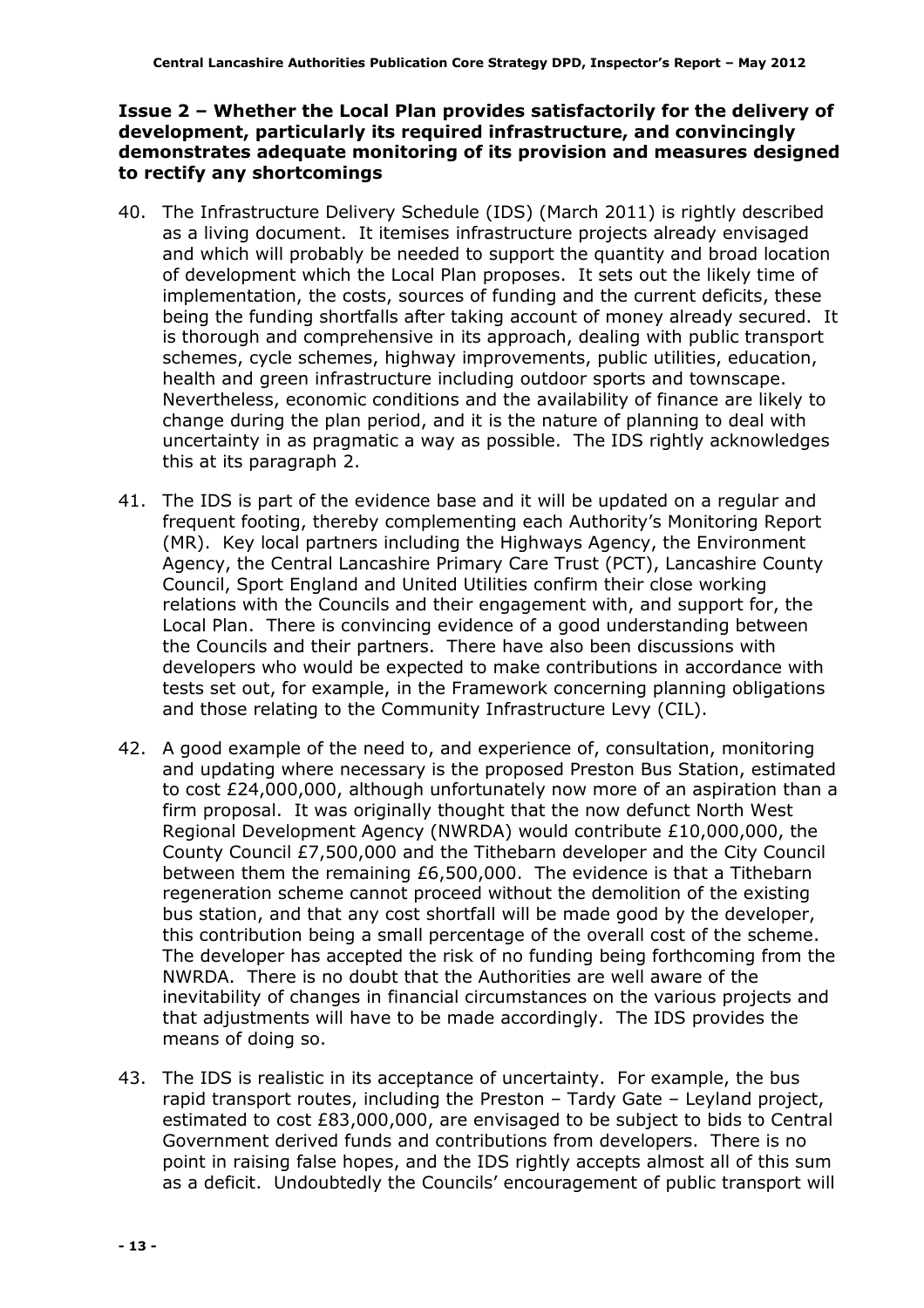continue and they will enthusiastically progress this bid, seek developer contributions and do everything practicable to implement the routes during the stated 6 year period (2012-2018). There is no reason to doubt their commitment to carry on working closely together and with the fund providers and thereby remain aware of and secure the necessary infrastructure to deliver the strategy. The evidence is convincing in that this determination will continue in a joint officer/member group and driving force as the Site Allocations DPDs are prepared, its proposals implemented and the implications of the CIL explored. All this ensures that the IDS will remain realistic.

- 44. Good progress has already been made on some projects, and this instils further confidence. As mentioned, at Buckshaw Village a new £7,000,000 railway station has been opened. A primary school has opened there and funds have been secured for an additional second form entry (extension). Developer contributions have been secured for primary schools at Whittingham. Contributions from the PCT and developers have been secured for new and improvements to existing clinics and health centres (eg at Eccleston) as they have for improvements at Preston and Leyland Rail Stations. There is no evidence to suggest that a host of relatively minor schemes, including highway improvements and cycle paths, will not be funded entirely or mainly by developers. Thus, while the IDS indicates deficits for a large number of schemes, there is compelling evidence that it is as realistic as it can be in the present economic climate for the wide range of projects envisaged during the plan period. The Local Plan will be monitored annually to ensure that its policies are effective and reflect changing national, regional and local circumstances. The Performance Monitoring Framework (PMF) convincingly demonstrates that all 13 of its indicators rely on information which can be gathered and analysed, will inform the MRs and assess the Local Plan's performance.
- 45. Policy 2: Infrastructure sets out the Councils' approach to securing physical, social and green infrastructure. It envisages contributions negotiated in Section 106 agreements and usefully looks ahead to accommodate tariffs arising from the CIL. As drafted in the Local Plan, however, the Policy is somewhat more demanding than it should be. It does not entirely accord with the Framework which states that planning obligations should be sought only where they meet all 3 of its tests. The Suggested Examination Hearing Changes do, however, put this matter right and provide useful clarification. The point is also confirmed in MM1 paragraph 5.27 where the emphasis is on developers being expected to provide for, and/or contribute to, infrastructure and the seeking of financial contributions. Crucially, it is now abundantly clear that developer contributions will be sought through negotiation, not demanded or imposed.
- 46. The IDS and the PMF are essential management tools in delivering the strategy of the Local Plan. They will give the Councils and their partners the opportunity to review progress, identify funding priorities and gaps and make any necessary adjustments. The length of the plan period and the present financial climate make aspirations, rather than guarantees, inevitable but this should not be construed as raising false hopes. The IDS takes a pragmatic approach in uncertain times and is clear, comprehensive and convincing. There is a realistic prospect of the infrastructure being in place in a timely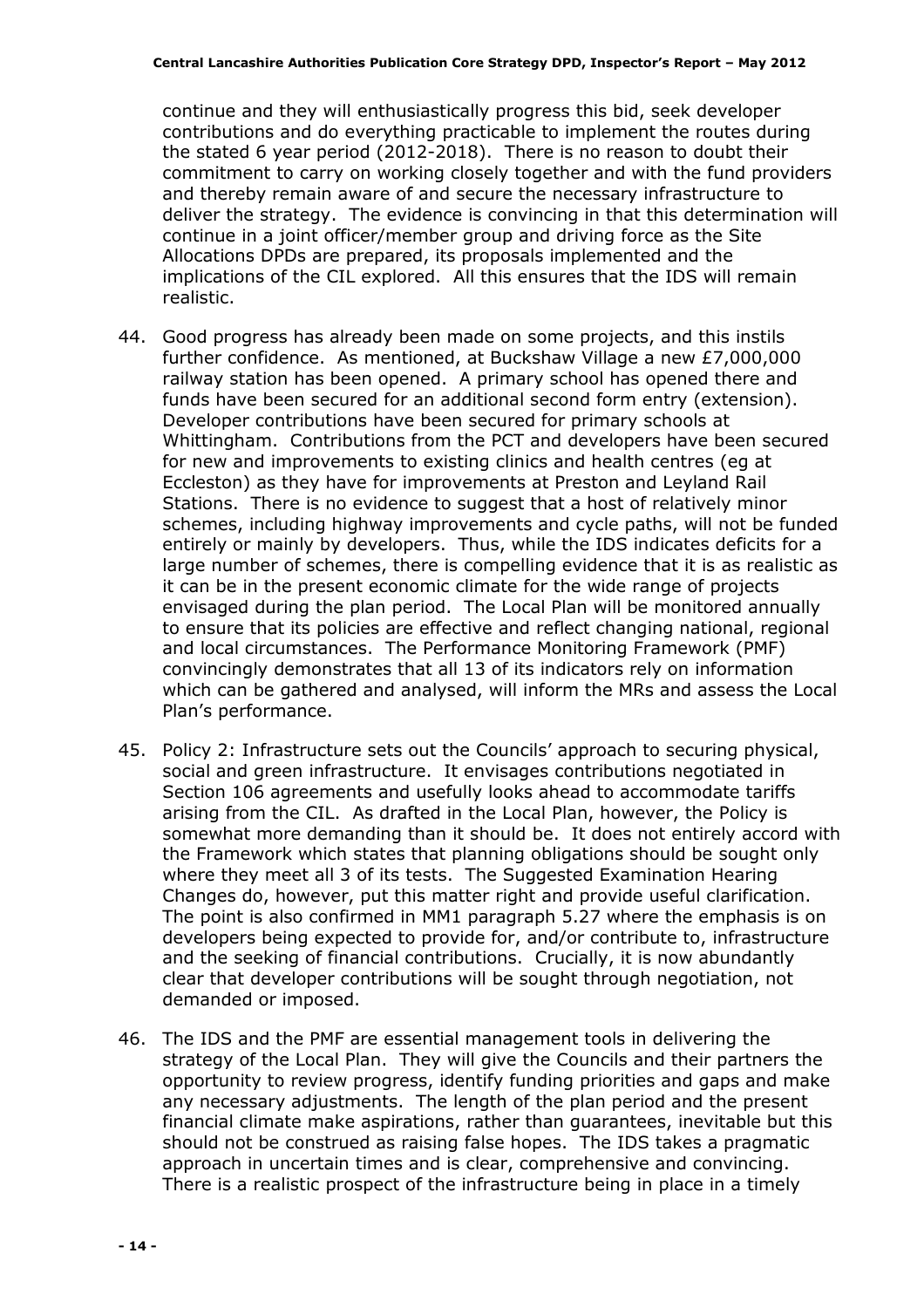fashion to support the strategy. The provisions for the delivery of infrastructure, supported by the IDS and PMF, are justified, effective and comply with national policy. In these respects, the Local Plan is aspirational but realistic; and sound.

## Issue 3 – Whether the Core Strategy is effective in meeting local housing needs, including the provision of an appropriate mix of housing of suitable quality and at suitable densities

#### The Thrust of Policy 4

- 47. Policy 4: Housing in the submitted version of the Local Plan sets and applies a short-term maximum requirement at 80% of the RS figures for 2010-2012, or until such time as new local housing requirements are produced, and pending the adoption of Site Allocations and Policies DPDs. Annual requirements for Preston, South Ribble and Chorley are thus 406, 334 and 334 respectively, instead of 507, 417 and 417, making the annual requirement for Central Lancashire during these 2 years 1,074 instead of 1,341. This interim 20% reduction is to apply as a capping measure not to be exceeded and is described as a precautionary approach to help avoid undermining Policy 1. The Councils sought to justify it on the basis of the now replaced PPS 3 (paragraph 64). These provisions make the submitted Local Plan unsound, for reasons set out in my letters to the Councils of 15 and 27 July 2011, but they have been suitably replaced by relevant parts of the PHRCs.
- 48. The RS and Local Plan periods are not identical. The RS provides a framework for development and investment in the region from 2003 up to a limited period beyond 2021 whereas the Local Plan period is 2010-2026. These periods are not greatly different, they both address the foreseeable future and they give no good reason to justify any significant departure from the RS housing requirements. These changes restore the annual minimum RS requirements during the plan period and hence provide for a total of 21,456 (1,341 x 16) dwellings. A prior under-provision of 702 dwellings is to be made up during the remainder of the plan period, a grand total of 22,158 (say 22,200) dwellings. This minimum requirement can be achieved as a result of the identification of the 2 additional Strategic Locations.
- 49. This approach is commendable. It goes some way to meeting the urgent need for affordable homes and, by acknowledging the role of housing as a driver of the economy, supports the potential for economic growth and local regeneration strategies. It does not prolong the uncertainty until such time as the new local housing requirements are approved, as is the case with Policy 4 in the submitted version of the Local Plan. The provisions of the PHRCs accord with RS housing requirements and the intention of the Framework to boost significantly the supply of housing. In these ways, they serve to make the Local Plan sound.

#### Strategic Sites and Locations and the delivery of housing

50. Table 1 in the PHRCs gives a good indication of the amount of housing to be provided in total (22,200) and in terms of location and 5/6 year periods. The Councils have been able to draw on preparatory work for, and consultations on, their Site Allocations DPDs. Updated SHLAA data (2011) and the views of representative house builders have been incorporated. Owing to the general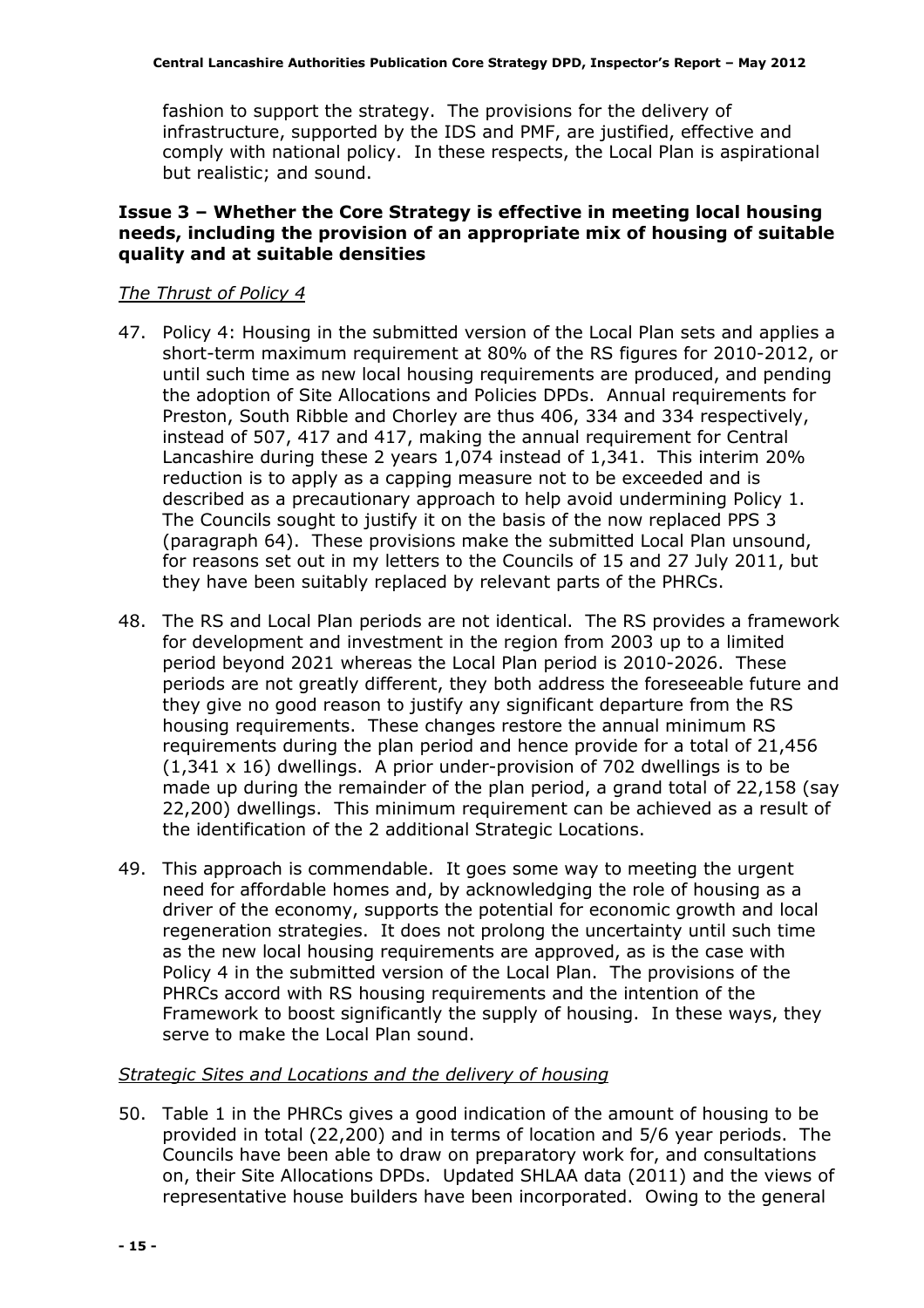unattractiveness of permitted apartment schemes and doubts about their realisation, the Councils have not included them in their calculations. These schemes relate to sites at Tithebarn, Queen Street and Avenham Lane and total 1,315 dwellings. Although inevitably broad brush in nature with some figures questioned, this Table is a most welcome change to the Local Plan Publication Version and should provide a firm, yet flexible, basis for the identification and annual updating of a supply of specific deliverable sites sufficient to provide a rolling 5 years supply of housing against the total requirement.

- 51. The Table accords with the sustainable pattern of growth which is the foundation of the Local Plan, bringing greater certainty for all concerned with the delivery of housing and other development and its required infrastructure. Should it be practicable, however, to provide for more dwellings during 2010- 2016 than the Table indicates to deal with the under-provision during 2009- 11, and maybe consequently accept fewer dwellings during later parts of the plan period, there would be no good reason to resist. This approach should be encouraged, and would meet the requirement in the Framework for the identification and updating annually of a supply of specific deliverable sites sufficient to provide 5 years worth of housing against housing requirements with an additional buffer of 5% (moved forward from later in the plan period) to ensure choice and competition in the market for land. The Local Plan makes no allowance for windfalls in the supply of housing land, but the Councils may wish to take into account those windfall sites which are coming forward and make a realistic allowance for them in the preparation of their Site Allocations DPDs. This would accord with the Framework, provided that there is compelling evidence that such sites have consistently become available and will continue to provide a reliable source of supply.
- 52. The Framework states that where there has been a record of persistent under delivery of housing, local planning authorities should increase the buffer to 20% (moved forward from later in the plan period), also to provide a realistic prospect of achieving the planned supply and to ensure choice and competition in the market for land. Table 9 in the SHLAA (September 2010) compares annual net completions in Preston with the RS annual requirement of 507 dwellings. No clear trend emerges in terms of over or under provision. In 2003/04 there was an under provision of 199 (308-507) dwellings, and with the net completion of only 5 dwellings in 2009/10, an under provision of as many as 502. In 2007/08 there was an over provision of 102 (609-507). The cumulative under supply from 2003/04 to 2009/10 was 423 dwellings. Completion details provided by Indigo (Housing Land Position at 31 March 2011) show an under provision during 2003/04 to 2010/11 of 803 dwellings.
- 53. This under provision in Preston should be made good. It equates to no more than about 54 dwellings during each year of the plan period. The annual provision during the last 9 years has varied rather than having been persistent, defined as existing continuously in time: enduring, (OED). It would therefore be better to treat the annual requirement as a minimum, thereby accommodating an additional 54 dwellings each year, instead of bringing forward a buffer of 20%. It is the Councils' intention to deal with additional buffers through the Site Allocations DPDs, and they will no doubt take account of the 2011/12 completions when they are to hand.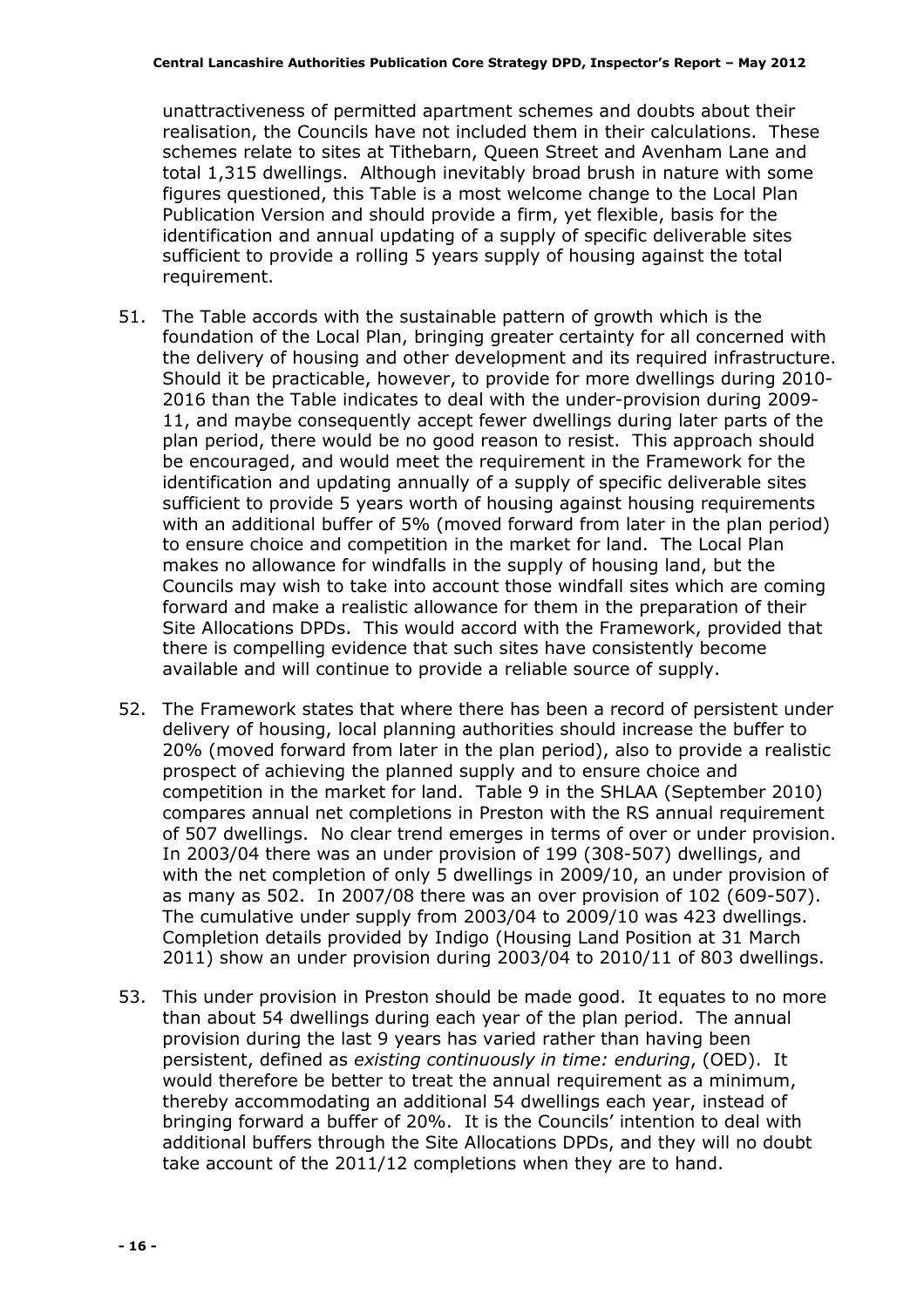- 54. It is suggested that certain land in the 2 additional Strategic Locations, either with the benefit of planning permission or with the benefit of a good deal of preparatory work, be re-classified as Strategic Sites. Although much work has been done to demonstrate the sustainability credentials of both Locations, it would be premature at present to define them, or any parts of them, as Sites. It would serve to undermine consultation upon these broad areas as part of the preparation of the Site Allocations DPDs, thereby fettering their proper consideration. In any event, work on this next, more detailed stage in the preparation of Local Plans has continued apace despite the delays attending this Local Plan, and there is nothing in principle to prevent a planning application being made for land within a Strategic Location, as has been the case at Haydock Grange at North West Preston. The balance of advantage is with the identification of Strategic Locations as a precursor to the judicious definition of actual sites.
- 55. In his introduction to the Framework, the Minister for Planning, the Rt Hon Greg Clark MP, states that in the past people have been put off from getting involved because planning policy itself has become so elaborate and forbidding, the preserve of specialists rather than people in communities. Bearing in mind the views of Woodplumpton Parish Council and no doubt other local communities and people, the Councils should be encouraged to continue their good work in involving people in their areas to participate in plan making. It was good to have some local people and Parish Councils participating in the examination of this Local Plan, and their contributions have assisted me in coming to my conclusions about the soundness of the Local Plan.

#### Other Housing Policies

56. Policies 5 and 6 deal respectively with housing density and quality. They accord with the Government's encouragement for high quality housing that is well designed, built to a high standard and with layouts which make efficient and effective use of land. The evidence base, mainly the SHLAA, the SHMA and the Housing Viability Studies, is convincing about such matters as development viability, average household size, the ageing population, underoccupation, housing mix and householders aspirations and preferences. It is abundantly clear, for example, that the Councils are well aware of the ageing population in the City and Boroughs, a consideration which brings issues of health, mobility and dependence. These matters are better addressed in more detail in the determination of individual planning applications, as the Councils propose. Other considerations include safety, particularly where residential development takes place close to operational railway lines.

## **Conclusions**

57. The amount of housing proposed, together with the policies which seek suitable densities and high quality design and other relevant policies, accord with the Government's policy, set out in the Framework, of delivering a sufficient amount and wide choice of high quality homes, widening opportunities for home ownership and creating sustainable, inclusive and mixed communities. As a result, everybody should have the opportunity of living in a decent home which they can afford in a community where they want to live. In these respects, the Local Plan is sound.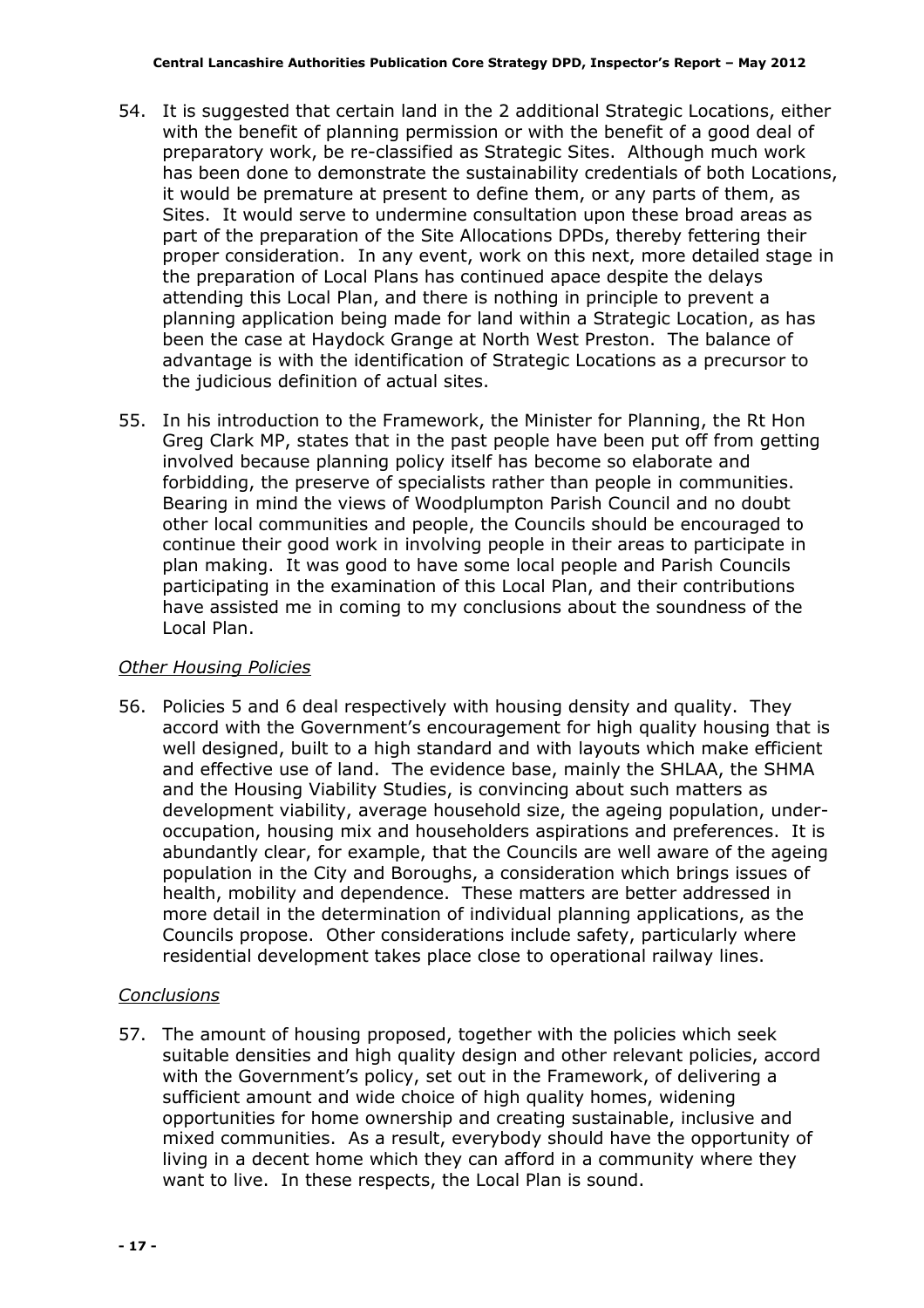#### Issue 4 – Whether the Local Plan is effective in meeting special housing needs, including affordable homes, accommodation for the elderly and for gypsies and travellers

#### Affordable Housing

- 58. Policy 7: Affordable Housing provides that open market housing with a capacity of 15 dwellings (0.5 ha or part thereof) will include affordable homes, but a lower threshold of 5 dwellings (0.15 ha or part thereof) will apply in rural areas, reflecting the usually smaller sites which are found therein. In the urban areas, the Councils will seek 30% affordability and at or near 35% in the rural areas. On Rural Exception Sites there will be a requirement of 100%. These provisions are helpfully modified and clarified by the Suggested Examination Hearing Changes which emphasise the importance of financial viability, site by site assessment and the need to seek and negotiate in the provision of affordable housing. The Policy, which now applies to affordable and special needs housing, accords with the Framework of setting policies for meeting the need for affordable homes on site, unless off-site provision or a financial contribution of broadly equivalent value can be robustly justified (for example to improve or make more effective use of the existing housing stock). Experience shows that these percentages are not dissimilar from those sought by local planning authorities elsewhere.
- 59. The evidence base includes a Housing Viability Assessment for each of the constituent Authorities. It is thorough and convincing. A spreadsheet-based toolkit for Central Lancashire is set out which enables economic viability to be tested on a site by site, scheme by scheme basis taking account of all development costs including contributions sought for items other than affordable homes. It shows that levels of economic viability vary across the plan area, but the Councils confirm that 30%/35% affordability has recently been achieved following negotiations with developers. They describe these levels as targets and accept that they will not always be achieved; nor, they say, will the estimated annual shortfall of 1,779 affordable homes be met. This is a realistic stance.
- 60. There is no doubt about the Councils' commitment to securing as many affordable homes as possible. Chorley Borough Council, for example, has benefited from Government initiatives with 84 assisted purchases in 2010- 2011 and 53 during the previous year. Similar numbers are expected in the Borough in the near future despite a reduction in Government funding. Rightly, the Policy implies that each site is unique and that circumstances change over time. The targets are therefore qualified by the need to take account of such site and development considerations as financial viability and contributions to community services. The inclusion in the Local Plan of the 2 additional Strategic Locations should result in the provision of significantly more affordable homes. Depending upon the percentage of affordable homes on qualifying schemes, the PHRCs could deliver another 401-1,202 such homes, it being reasonable to suppose that the larger sites within the Strategic Locations will be the most viable places for affordable housing. These are further important factors in support of the PHRCs as a Main Modification.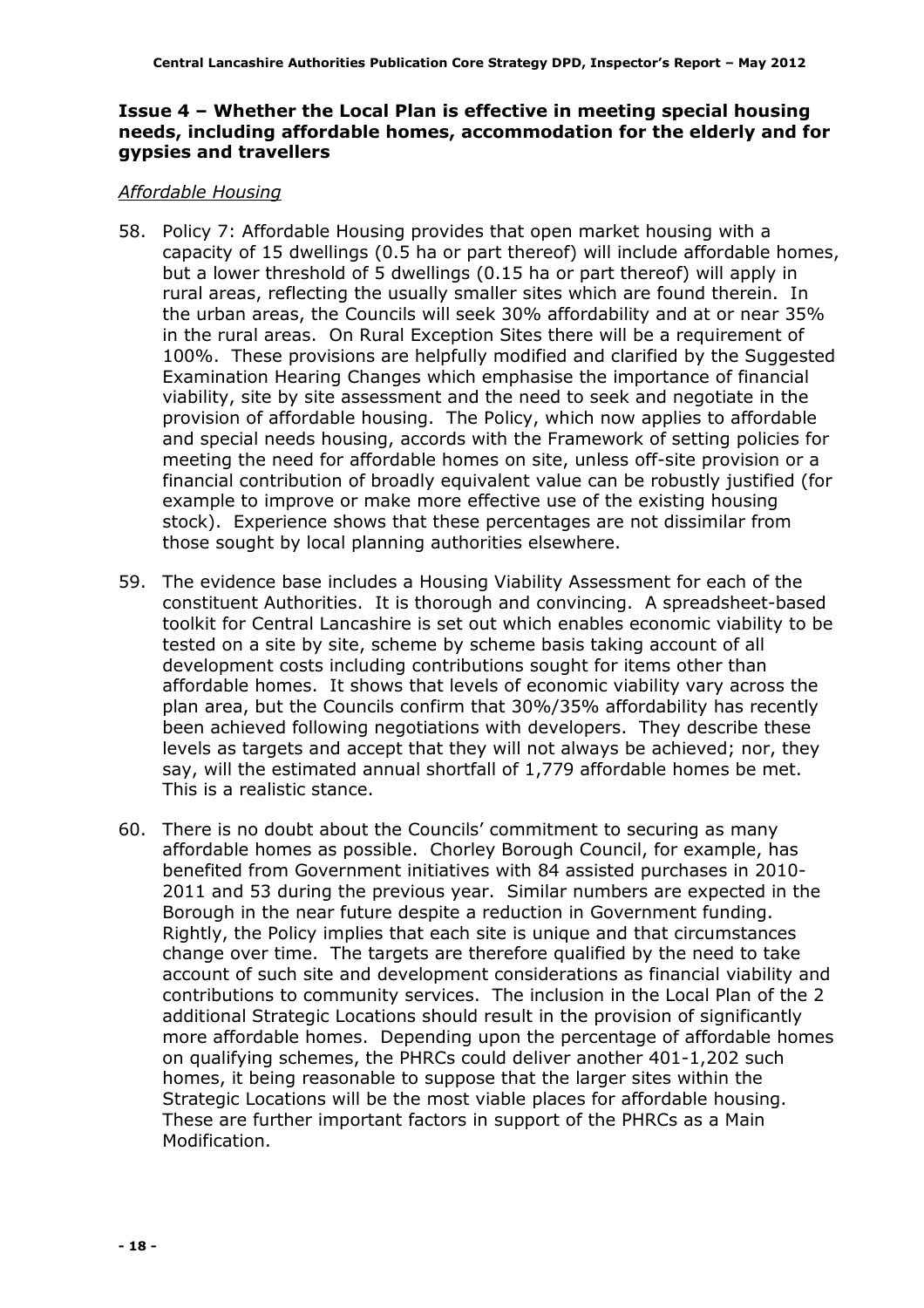61. The main points to bear in mind are that agreements concerning affordability should be sought not required, that the Policy is a platform for negotiations between Councils and interested parties and that economic viability, tenure split and the circumstances of the case are vital considerations in the determination of a planning application and the degree of affordability reasonably sought. The PHRCs suitably deal with these matters and render the Policy sound. It also provides a useful degree of certainty about the Councils' aspirations which is better than a purely individual site by site and case by case approach. In these respects, the flexibility of the Policy accords with the Framework in that it takes account of changing market conditions over time. There is a realistic prospect that the Local Plan will deliver a reasonable number of affordable homes during the plan period.

## Special Needs

- 62. In acknowledging the ageing population, Local Plan paragraph 8.43 refers to its implications and to the analysis of the level of need for supported housing. These circumstances can constitute a special need which may or may not be met in affordable housing. Special needs come in many forms including the various elderly groups and they require a variety of responses. It would be better not to seek to list them or to hazard a guess about their possible land requirements. As with community services, such a list might be long and could still run the risk of omitting particular categories.
- 63. The Councils are right to regard any such special need as a material consideration to be taken into account in their determination of any planning applications, having been appraised of such matters as the need for and the particular circumstances of the proposal, its economic viability and the objective of improving the wellbeing of all. The Local Plan and the Councils' response on these matters go as far as they should in these respects.

#### Other Needs

64. The Local Plan notes that the Lancashire Gypsy and Traveller Accommodation Assessment found no proven need for additional pitches in Central Lancashire, but that there is a need in Preston generated by the existing traveller community. There is no convincing evidence to the contrary. Policy 8: Gypsy and Traveller and Travelling Showpeople Accommodation comprises relevant criteria and accords with national policy in the Framework that, where there is no identified need, criteria-based policies should be included to provide a basis for decisions in case applications nevertheless came forward. If pitches are needed at a local level, local authorities can identify specific sites through a separate DPD. This approach does not conflict with the Government's Planning Policy for Traveller Sites, and particularly its requirement for local planning authorities to work collaboratively and to plan for sites over a reasonable timescale. The Local Plan's approach is entirely reasonable.

#### **Conclusion**

65. Policy 7 as proposed to be changed, and Policy 8, together with their supporting texts, are effective, justified and accord with national policy. In particular, Policy 7 provides a firm, clear and certain basis for securing the maximum number of affordable homes and the flexibility to allow for exceptions where justified. It provides a good starting point for negotiations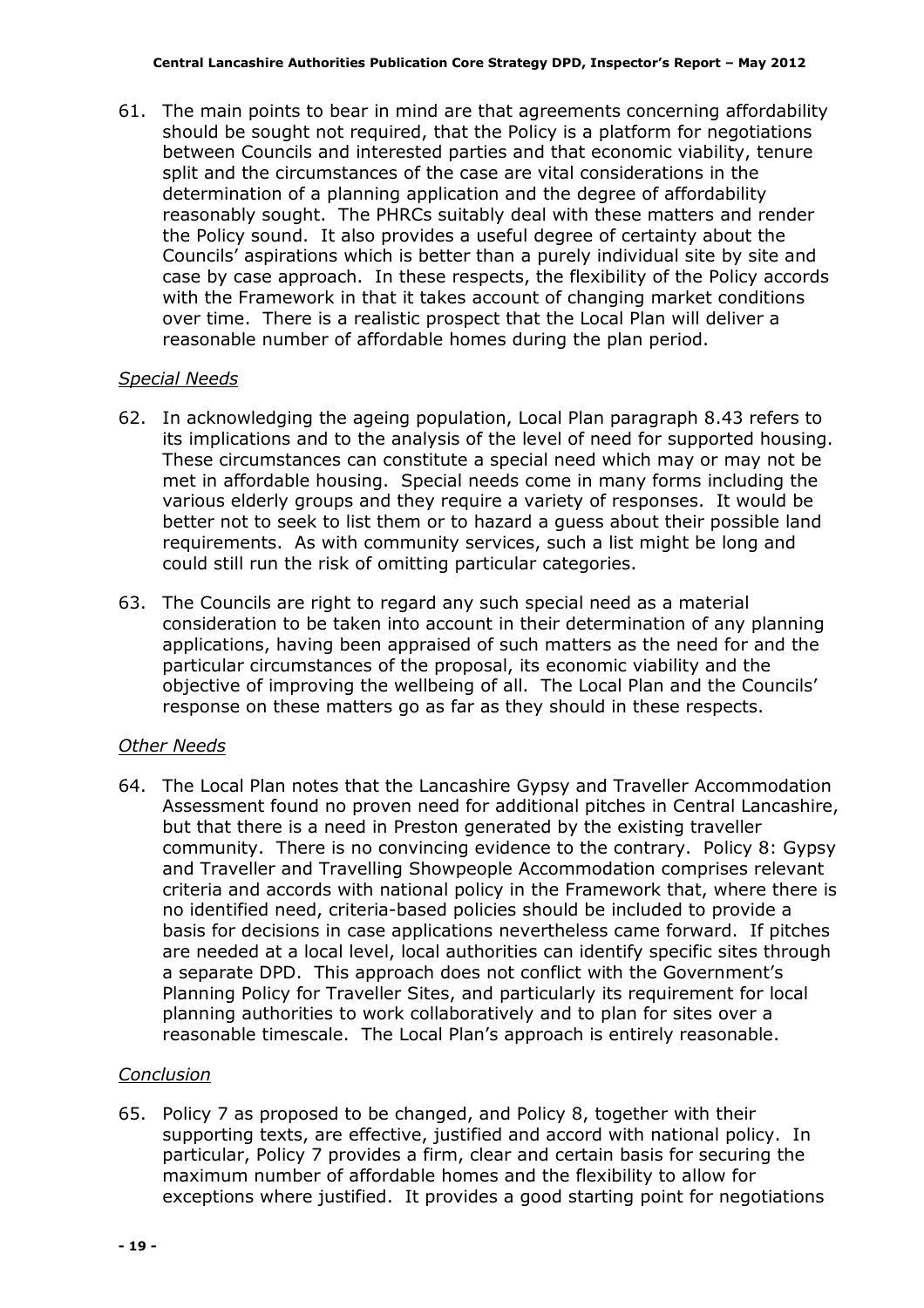and has a realistic chance of achieving the objective of meeting the needs of different groups in the community. The Local Plan is sound in these respects.

#### Issue 5 – Whether the Local Plan's approach to economic development and the protection of employment land is clearly articulated, sufficiently justified and in line with national policy

#### General Approach

- 66. Since the initial preparation of the Local Plan, the Chancellor of the Exchequer has published proposals to help rebuild Britain's economy, including a Plan for Growth, and on 23 March 2011 the written Ministerial Statement, Planning for Growth, was published. This sets out the Government's commitment to reforming the planning system so that it promotes sustainable growth and jobs. There is a pressing need to ensure that the planning system does everything it can to help secure a swift return to economic growth, and the Local Plan anticipates much of this initiative by acknowledging the considerable economic growth potential of Central Lancashire and by promoting long term sustainable economic growth of the right type, in the right locations and of generally the right amount.
- 67. Policy 9: Economic Growth and Employment sets out the employment land requirements and identifies sustainable locations where economic development will be concentrated. For the most part it will be closely related to residential and other development, thereby providing opportunities for sustainable travel patterns, including walking to work. A possible exception is Samlesbury, at some distance from large residential areas, but it makes sense to identify this location to provide for the expansion of BAE Systems and/or for similar or associated enterprises like advanced aerospace manufacturing. It accords with the policy in the Framework to plan positively for the location, promotion and expansion of clusters or networks of knowledge-driven, creative or high technology industries. These Policies complement others, particularly Policy 1 and Policy 11: Retail and Town Centre Uses and Business Based Tourism which are soundly based upon sustainability principles. Continued liaison with University, colleges, training agencies and local employers should improve skills and economic inclusion, as promoted by Policy 15: Skills and Economic Inclusion.
- 68. Policy 9 provides for the identification of 501 ha of land for employment development during 2009-2026. These figures are in the context of the 1,363 ha in RSS Policy W3 Table 6.1 for the 14 Lancashire Authorities' areas during 2005-2021. The RPB advised the Councils to update the RS figures, using 2008/09 data and project them to 2026, the end of the plan period. Using the same methodology as in Table 6.1, the Councils estimate an overall Lancashire requirement of 1,132 ha comprising supply (987 ha)  $+$  extra allocation (145 ha). To disaggregate this 145 ha extra allocation to each of the constituent authorities, the RPB suggested 4 alternative methods. It was understood that all the Lancashire Authorities were advised of these methods to inform the preparation of their own Local Plans, and the RS expects the Authorities and other partners to work together to agree the distribution of land within each sub-region, the RPB facilitating this approach (RS paragraph 6.12). The advantages and disadvantages of each method are convincingly explained in detail in the ELR Background Topic Paper (BTP) SD14. Owing to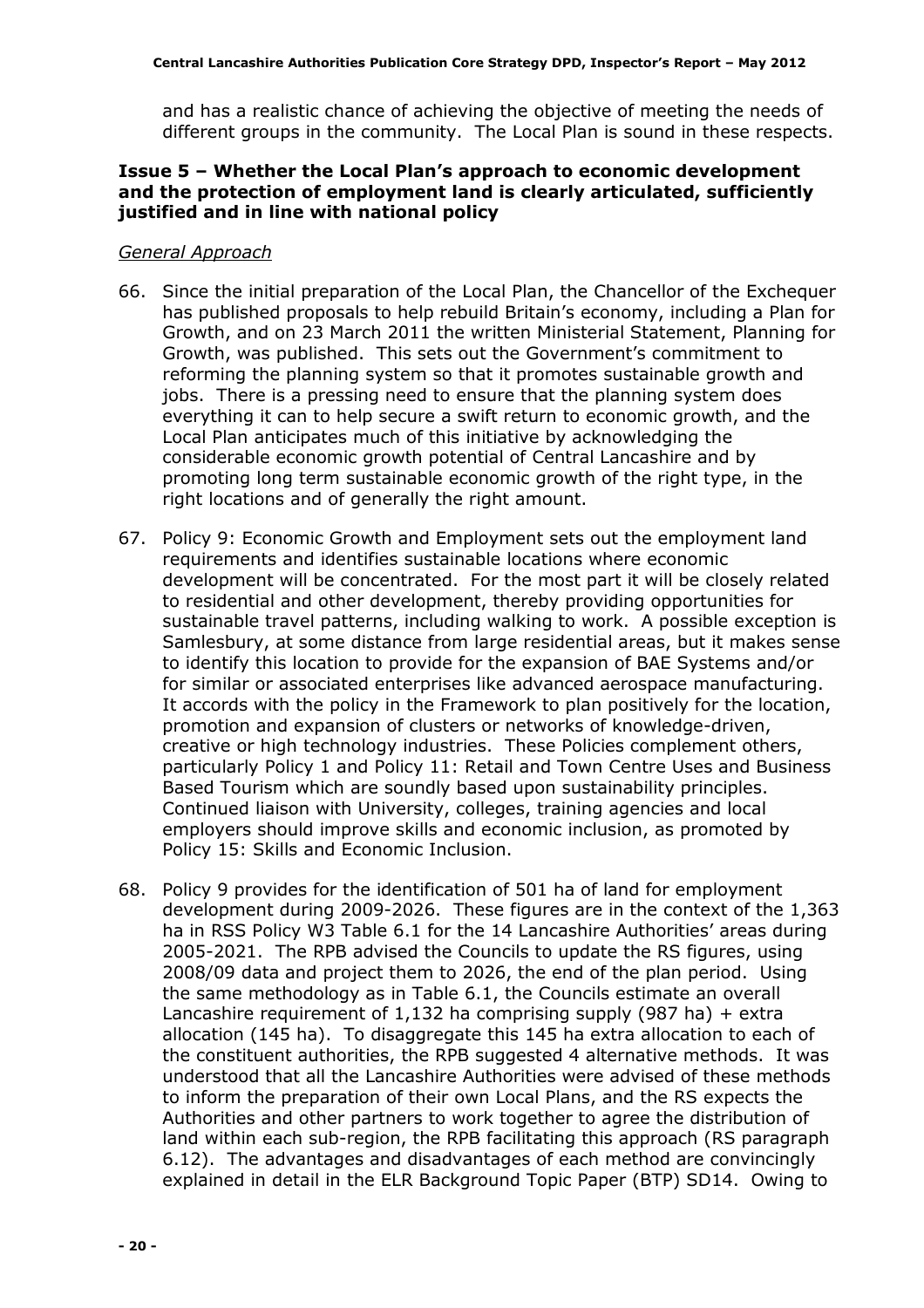such marked disadvantages as outdated (Scenarios 1a and 1b) and inconsistent (Scenario 2a) data, the Councils rightly chose Scenario 2b.

- 69. Scenario 2b is based on the requirement of each of the 3 Authorities providing the same percentage share of the Lancashire total as constituted their supply in 2008 (372 ha). Thus the Preston supply of 90.99 ha was 9.22% of the overall Lancashire supply in 2008 (987 ha). Comparative figures for South Ribble were 183.70 ha (18.61%) and for Chorley 97.46 ha (9.88%). On this basis, the amount of additional land expected from each Authority towards the Lancashire extra allocation of 145 ha was 13.37 ha (Preston), 26.99 ha (South Ribble) and 14.32 ha (Chorley), a total of 54 ha or so which would be 37% of the total Lancashire requirement. This approach may perpetuate an existing imbalance in Central Lancashire, a matter no doubt considered by the RPB, but as the plan area functions as one integrated local economy, travel to work area and single housing market area, any such disadvantage is not fatal to the methodology or its outcome.
- 70. Further work has been undertaken based upon the 2009 supply figures of 107 ha (Preston), 179 ha (South Ribble) and 91 ha (Chorley), a total of 377 ha. An allowance has been made for losses from employment to non-employment uses during 2009-2026, based upon average annual losses during the 5 years up to 2009. For this 17 year period, it is estimated that 11 ha will be lost in Preston, 35 ha in South Ribble and 24 ha in Chorley, a total of 70 ha. Continuing with the same percentages, the Councils estimate an additional requirement of 13 ha (Preston), 27 ha (South Ribble) and 14 ha (Chorley), again bringing the Central Lancashire total to 54 ha. Hence the 501 ha for which Policy 9 provides comprises 377 ha (2009 supply), 70 ha (allowance for losses) and 54 ha (additional provision).
- 71. To accord Policy 9 better with the plan period, the Councils calculate that during 2009/10 there was a take up rate of 7.23 ha in Preston, nil in South Ribble and 5.15 ha in Chorley, a total of approximately 12 ha. This helpfully updated figure has been deducted from the 501 ha in the Policy to the 489 ha (2010-2026) of the Suggested Examination Hearing Changes. Prediction is an inexact science, especially at a time of economic uncertainty. Reasonably, however, the Councils have adopted the methodology set out in the RS, updating the data so as to relate it better to the plan period. Owing to such considerations as the importance of such centres as Preston, Leyland and Chorley in Lancashire, the economic potential of Central Lancashire and the Government's emphasis on economic growth and employment, it is reasonable for the 3 Authorities to account for 37% or so of the estimated employment land requirement for Lancashire.
- 72. Policy 10: Employment Premises and Sites seeks the protection of these existing resources to ensure future sustainable economic growth during the plan period. It accords with the policy in the Framework to plan proactively to meet the development needs of business and support an economy fit for the  $21<sup>st</sup>$  century. The Policy is firm, but sufficiently flexible in accepting that, provided certain criteria are met, some sites and/or premises may be suitable for re-use and/or redevelopment other than for Class B uses. This approach accords with the requirement in the Framework to avoid the long term protection of sites allocated for business use where there is no reasonable prospect of a site being used for that purpose.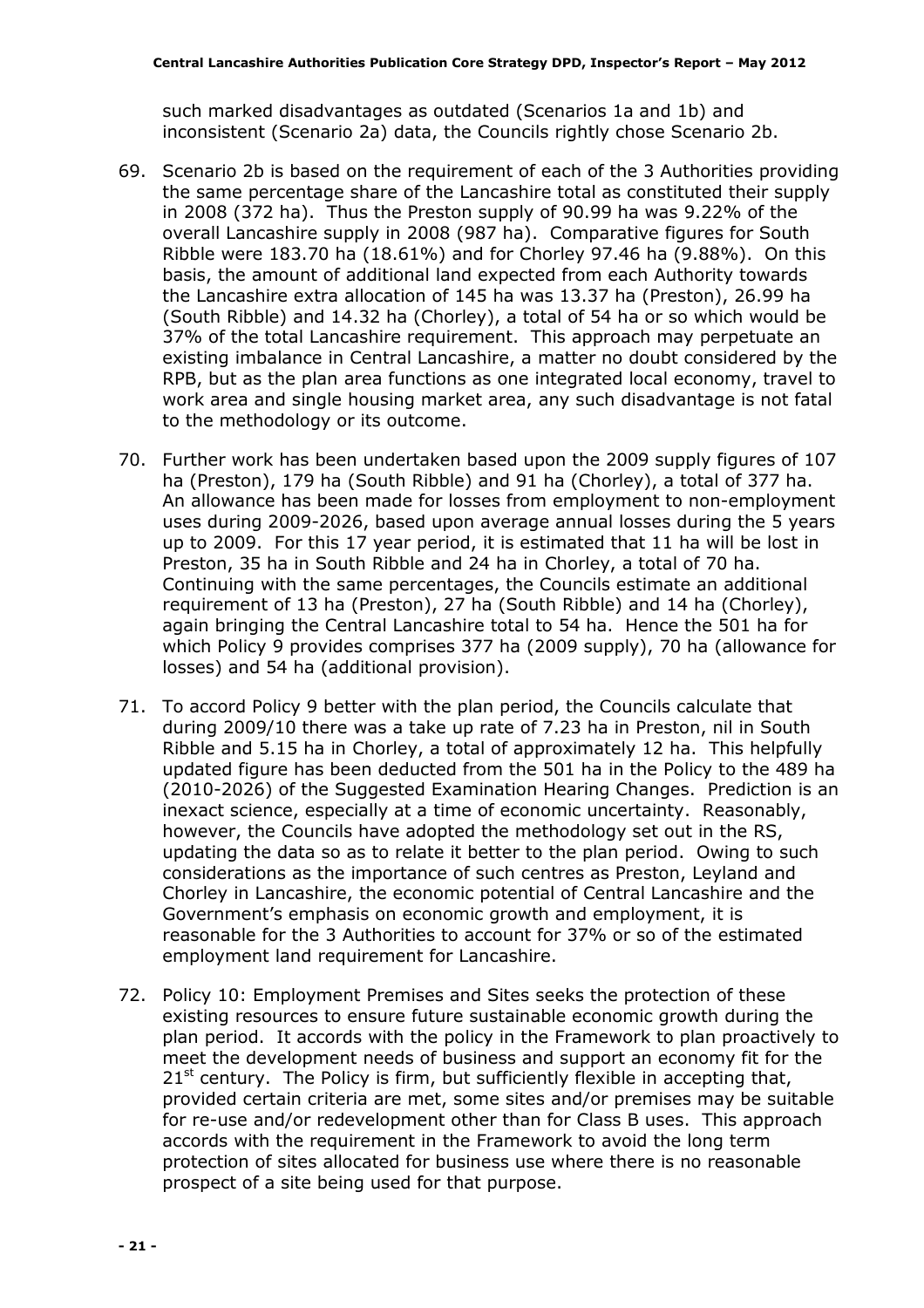- 73. Even so, new businesses often start in existing buildings on small sites where rents are relatively low and in locations where there is opportunity for employees to walk to work. Poor quality sites and premises may, therefore, have an economic value greater than their appearance might suggest. Some premises may have been held back in the hope of a more beneficial planning permission for housing, and the resistance of Lancashire County Council to the loss of employment land is noted. Instead of expecting the loss of as much as 70 ha on the basis of present trends, the Councils may wish to include no more than about half of it (35 ha) in their calculations. Any such additional modification would accord with the somewhat more rigorous stance introduced by the minor re-wording to the Policy of the Suggested Examination Hearing Changes and the need to protect suitable sites for new employment generating businesses. It would reduce the total to 454 ha, including existing supply. The Councils may wish to give this matter further consideration in the preparation of the Site Allocations DPDs. In so far as such an approach could be construed as seeking to achieve a strong, competitive economy, assisting the establishment of new businesses, it need not conflict with the Framework.
- 74. Policy 13: Rural Economy complements a number of policies, especially Policy 1. It strikes a balance between the need to protect the environment, including the intrinsic character and beauty of the countryside, and stimulating employment in District and Local Centres and encouraging the suitable conversion of farm and other buildings. It also supports rural based tourist attractions. Much, of course, will depend upon the particular circumstances of the proposals, but this and other relevant policies are a useful start in the determination of planning applications.
- 75. The evidence base is comprehensive, thorough and convincing. It includes the ELR, the BTP and the well-ordered Note for Inspector. The Councils have closely consulted the RPB which accepted that the additional provision to 2026 figures generally complies with the approach undertaken in Table 6.1 of Policy W3 of the RS. The Local Plan sets out a clear economic vision and strategy for Central Lancashire which positively and proactively encourages sustainable economic growth. It is effective, justified and accords with national policy, particularly those aimed at fostering economic growth and employment. In these respects it is sound.

#### Issue 6 – Whether the Local Plan convincingly sets out the role of Preston City Centre, suitably protecting and enhancing its vitality and viability without serious detriment to other town centres, and whether suitable provision for other centres is being made

#### Preston - Role, Capacity and Need

76. Policy 11: Retail and Town Centre Uses and Business Based Tourism sets out a 3-tier hierarchy of centres as a basis for a scale of development appropriate to each tier, but consistent with character. The scale should also take account of such considerations as capacity, need, competition and consumer choice. The key elements of the hierarchy are Preston City Centre, the Principal Town Centres of Chorley and Leyland and 7 District Centres, including those proposed at Buckshaw Village and Cottam. New economic growth and the development of main town centre uses will therefore be focused on existing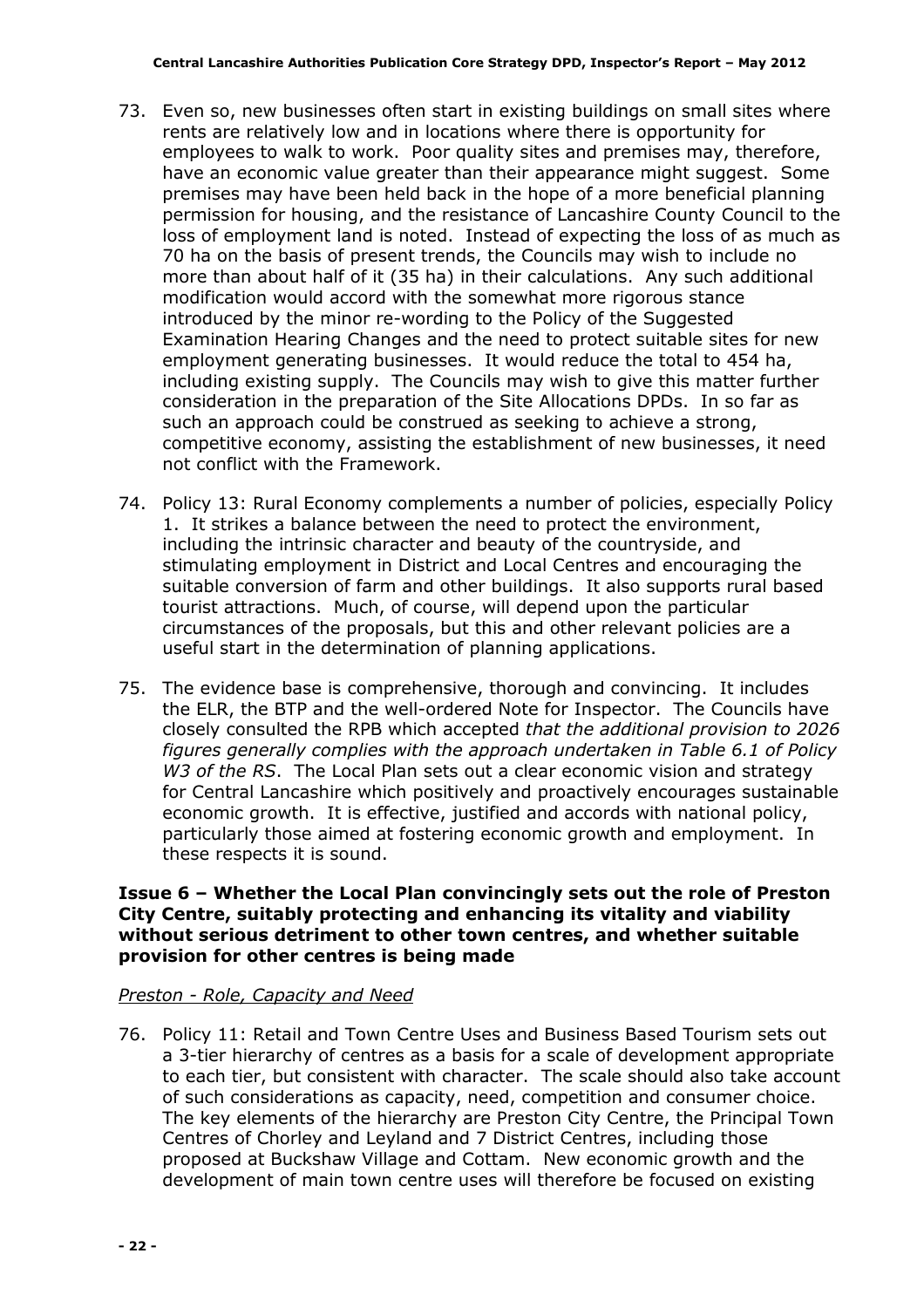centres, delivering more sustainable patterns of development, reducing the need to travel especially by car and responding to climate change.

- 77. This approach accords with the Government's overarching objective of sustainable economic growth including the promotion of the vitality and viability of town and other centres. Complementary policies include Policy 3: Travel which seeks to improve pedestrian facilities and public transport services and Policy 16: Heritage Assets which seeks the protection and enhancement of these interests. Significantly, RS Policy W5 promotes retail investment where it would assist in the regeneration and economic growth of town and city centres. Such investment should, however, be consistent with the scale and function of the centre and should not undermine the vitality and viability of any other centre or result in the creation of unsustainable shopping patterns.
- 78. The recent (November 2010) Central Lancashire Retail and Leisure Review (CLRLR) is a thorough and comprehensive assessment of the future quantitative capacity and qualitative need for new retail and commercial leisure provision within the principal centres in Central Lancashire. It is part of the evidence base and informs the Local Plan's retail provisions. For the City Centre it identifies a significant requirement for new comparison retail floorspace to enhance the existing offer, to enable it better to perform its intended sub-regional role and to claw back trade from out-of-centre retail parks. It recognises existing quality deficiencies like limited consumer choice and competition and the lack of modern retail units, recent investment and family orientated leisure uses. It recommends an overriding qualitative need for new retail development. Site inspections confirm these conclusions.
- 79. The CLRLR Table 20b identifies a net capacity of comparison floorspace in Preston City Centre of 47,335 sq m, 57,498 sq m and 77,675 sq m by 2018, 2021 and 2026 respectively. There is no good reason to dispute these figures or the research which has led to them. Much of this capacity should be taken up by the approved Tithebarn redevelopment scheme (52,000 sq m net) within the TRA, although there is now some doubt about whether this particular scheme will proceed. Maybe it is still expected that a revised scheme will include a multiplex cinema and a range of bars and restaurants. The reporting Inspector noted that the "need" test no longer applied but that capacity was relevant to the consideration of scale and impact. In his view, the original proposal was of an appropriate scale and would have no significant impact on local centres or villages.
- 80. Whilst Blackburn and Blackpool had certain problems, he considered, their centres were not so weak that they could not cope with some impact, and those impacts could not be classed as significantly adverse. Any impact would be cushioned to some extent by future growth. The Secretary of State agreed, concluding that transportation issues were not the determining factor. Neither they, nor the associated conflict with the development plan and national policy was outweighed by compliance with the development plan and national policy in other respects and the clear and significant economic, environmental and regeneration benefits of the proposal.
- 81. Policy 9: Economic Growth and Employment acknowledges the TRA and this accords with the policy in the Framework of promoting competitive town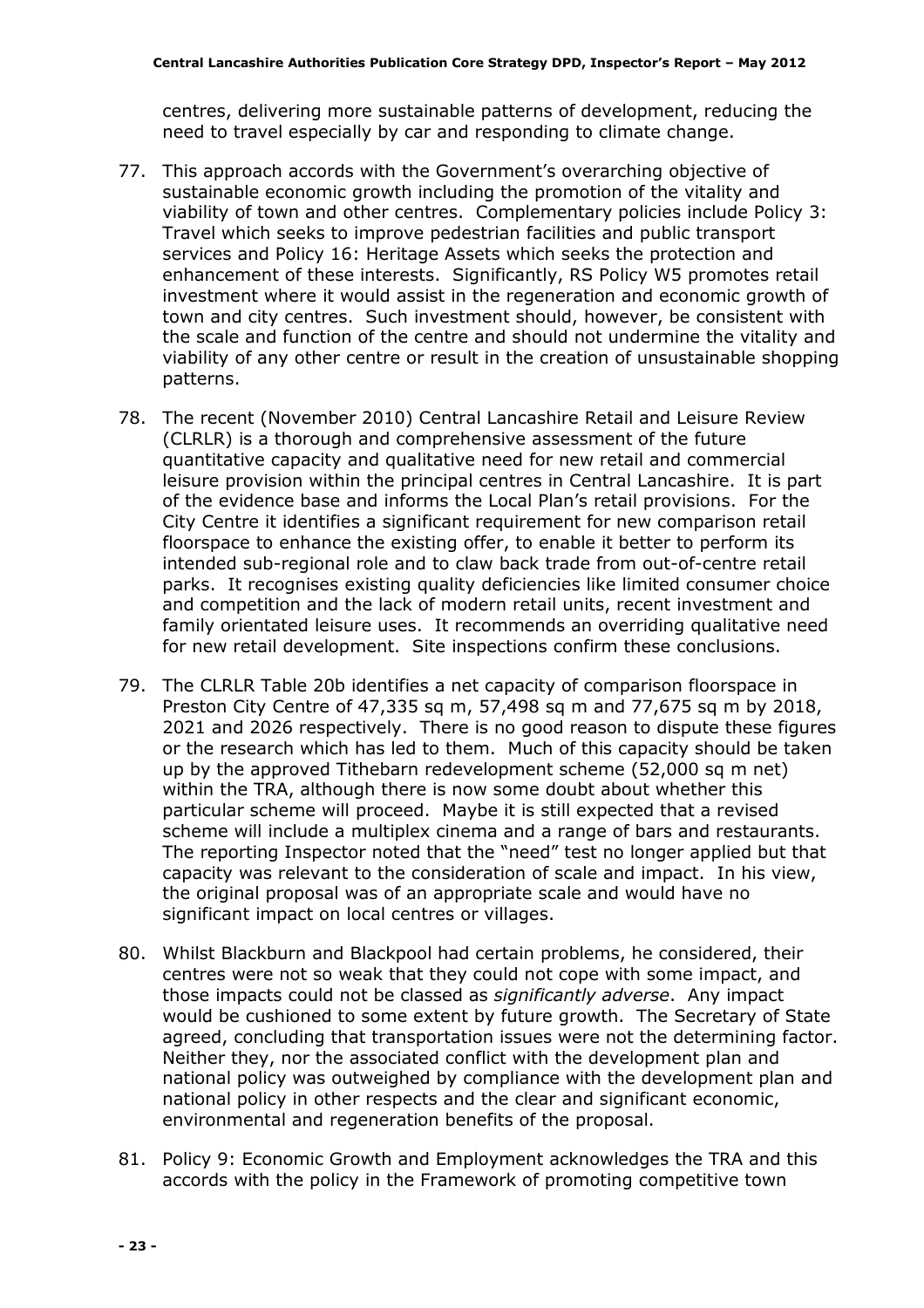centre environments and setting out policies for the management and growth of centres over the plan period. It is envisaged that the remaining capacity will be met elsewhere in the TRA and in the mainly built-up 37 ha new CBD, further invigorating the City Centre, in line with the identification of Central Preston as a Strategic Location in Policy 1. The Framework refers to the need to retain and enhance existing markets. These can improve the vitality of a town centre, their bustle contributing much to character and attractiveness. Preston Market is no exception; it provides an enjoyable shopping experience and it is to be hoped that good provision will be made for it in any redevelopment scheme.

- 82. The Councils are rightly optimistic about the prospects for redevelopment during the plan period, referring to planning permissions, ongoing negotiations and the intentions of the University of Central Lancashire, and there is no convincing evidence to show that the additional comparison floorspace resulting from other redevelopment in the City Centre during the life of the plan will seriously harm town centres elsewhere.
- 83. The CLRLR clearly demonstrates that there is no overriding quantitative need to plan for additional convenience floorspace in the City Centre beyond that already committed.

## Chorley, Leyland and District Centres

84. The CLRLR considers Chorley and Leyland town centres, providing evidence of future spending, capacities and growth. It advocates an appropriate scale of retail and town centre uses. The Local Plan takes this further with proposed environmental improvements, thereby promoting vitality and viability. Planning permission has been granted for 2 schemes in Chorley, indicating developer confidence in the town, while the regeneration of Leyland is a corporate priority for South Ribble Borough Council. Work was expected to start on an ASDA foodstore in 2012. A more modest, but appropriate, scale of development is proposed for the District Centres to serve local needs.

## Other Matters

- 85. Policy 11 seeks to resist the further expansion of floorspace for retail and town centre uses at out-of-centre retail parks. RS Policy W5 includes a presumption against large scale extensions (more than 2,500 sq m) to these parks unless they are fully justified in line with the sequential approach set out in the now superseded PPS 6. The Councils confirm that they do not intend the Policy to conflict with this sequential approach by preventing as a matter of course any expansion or intensification of out-of-centre retail parks. Hence the minor re-wording of the Suggested Examination Hearing Change to the Policy of Focusing main town centre uses in the defined town centres.
- 86. Town and City Centre uses are likely to be affected by changing circumstances during the life of the plan, and special forms of trading including on-line, mail order and tele-shopping may have significant implications for the planning of centres and the amount of convenience and comparison floorspace required. The scale of growth envisaged, particularly in Preston, and the TRA and CBD proposals should provide sufficient choice and enough flexibility to accommodate sectors not anticipated in the Local Plan and allow a quick response to changes in economic and social circumstances.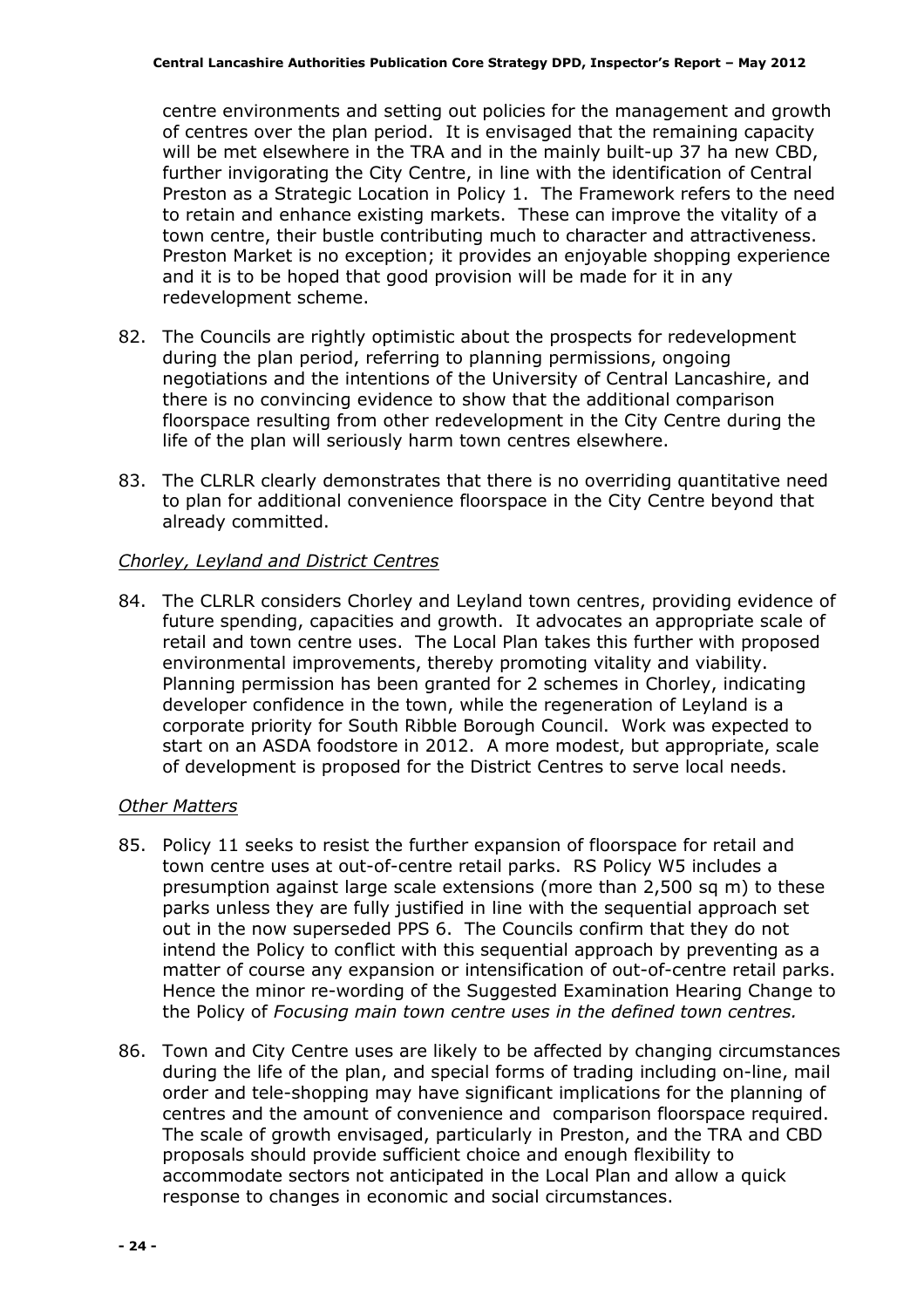## Conclusion

87. Policies relating to City, Town and District Centres are founded on a robust and credible evidence base. They clearly set out their role in the hierarchy and serve to enhance their vitality and viability. There is no convincing evidence to demonstrate serious harm to any other centres. The Policies are justified, effective and consistent with national policy. In these respects, the Local Plan is sound.

#### Issue 7 – Whether the Local Plan provides sufficient protection, preservation and enhancement of the built and natural environment and introduces measures of sufficient force to mitigate any potentially adverse effects upon these interests

#### Main Policies for the Heritage Assets

88. Central Lancashire is rich in heritage assets with more than 1,000 Listed Buildings, 26 Conservation Areas, 17 Scheduled Ancient Monuments and 13 Registered Parks and Gardens. In Preston, the many Listed Buildings include the Grade 1 Harris Public Library, Museum and Art Gallery in monumental Greek revival style and the impressive Grade II Preston Railway Station with its red rose welcome to Lancashire. The Conservation Areas include Winckley Square and the Registered Parks and Gardens include Miller and Avenham Parks alongside the River Ribble in Preston. Policy 16: Heritage Assets provides the context for the protection and enhancement of these valued assets. Complementary policies include Policy 12: Culture and Entertainment Facilities which seeks to protect cultural assets and Policy 1 which seeks to harmonise development with local character and setting. Policy 11 seeks to ensure that retail and town centre uses will respect the character of a centre, including its special architectural and historic interest. These Policies accord with the Framework which recognises that heritage assets are an irreplaceable resource which should be conserved in a manner appropriate to their significance.

## Heritage Assets - the Commitment

- 89. Despite the current financial climate, the Councils continue to demonstrate their commitment to their historic assets. The City Council has promoted the refurbishment of the History Gallery at the Harris Public Library, Museum and Art Gallery with a £1,100,000 grant from the Heritage Lottery Fund (HLF). The Grade II War Memorial in the Market Place is the subject of a £840,000 bid to the HLF for its restoration. Three Listed Buildings in the TRA will be retained as part of the approved scheme. The Council is working in partnership with the private sector to regenerate the Winckley Square Conservation Area which, due to such features as its fashionable late Georgian red brick town houses and its prevailing air of gentility, is described on the information board as one of the finest squares in the North West. Works include a combination of building repairs and public realm improvements. The Council has made a bid to the HLF to support this initiative, and hopefully it will succeed.
- 90. A recent Article 4 Direction removes certain permitted development rights in the Fulwood Conservation Area to preserve or enhance its character or appearance. Avenham Park, Avenham Walk and Miller Park have benefited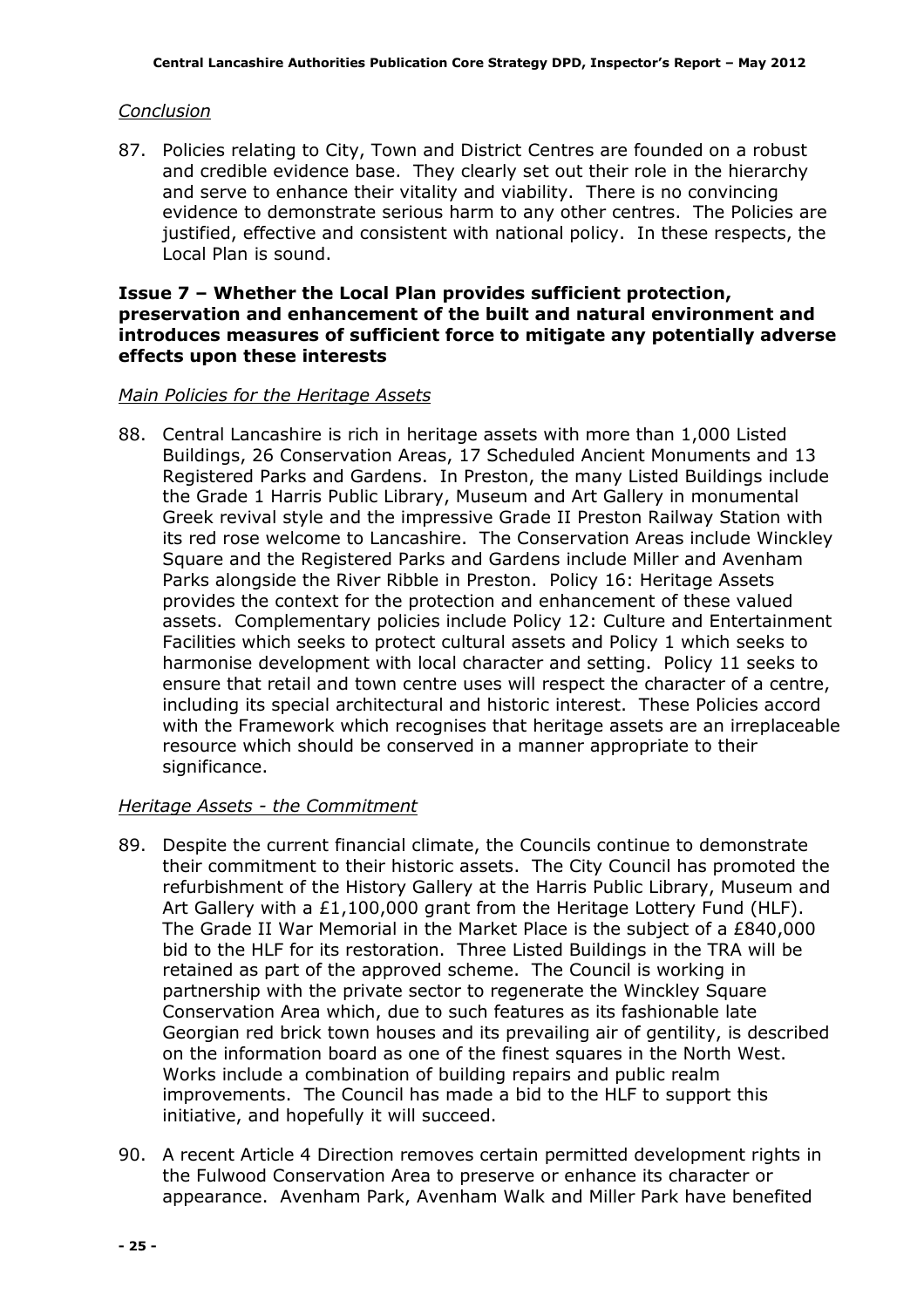from a major £7,000,000 programme of refurbishment funded by the City Council, the HLF and the NWRDA. Of special attraction is the restoration of the Japanese Garden, the planting of 160 new trees and 40,000 shrubs and plants and improvements to the footpaths.

- 91. South Ribble Borough Council has Appraisals and Management Plans in place for each of its 8 Conservation Areas. Of special note is its initiative to enhance the character and appearance of Fox Lane, in the Leyland Cross Conservation Area, providing money for the installation of traditional timber sash windows and the painting of doors and railings. The Grade II Worden Park, Leyland, was the subject of a comprehensive restoration programme during 1976-1983, but continued high quality maintenance ensures that this 59.5 ha (147 acre) park remains a valuable asset for the local community.
- 92. Chorley Borough Council has recently granted Listed Building consent and planning permission for enabling development to support the restoration of the Grade II\* Bank Hall, removing it from English Heritage's "Heritage at Risk" register. Works are valued at £8,000,000, approximately half of which is regarded as enabling development works and as a subsidy by the Council. Five of the Conservation Areas in the Borough have recent appraisals and management proposals in place with a commitment to do the same for the remaining 4 Areas. The Grade II Astley Park, best described as truly stunning, has received a £2,800,000 HLF grant with part match funding from the Council, part in cash (£800,000) and part in kind. A bid, on similar terms, is likely to be made shortly in respect of the Grade II Rivington Gardens.
- 93. These policies provide a firm foundation for the protection and enhancement of Listed Buildings and Conservation Areas. With the Councils' demonstrated commitment and praiseworthy track record, there is no reason to doubt that these assets will continue to be enjoyed for their contribution to the quality of life for this and future generations. Heritage assets include battlefields, and the cross-swords symbol denoting part of the site of the Battle of Preston (1648) appears on the OS Map near Fulwood Barracks. Maybe, some day, a plaque or similar will commemorate nearby what is understood to have been an important Civil War engagement, but that is no more than a purely personal reflection.

#### Policies for Green Infrastructure and the Natural Environment

94. Policy 18: Green Infrastructure sets out intentions for the management and improvement of environmental resources. Its supporting text and Figure 16 refer to the Central Lancashire Green Belt. No change is proposed to it. There is no reason to do so, including to those of its parts where it is of limited extent, as between Clayton-le-Woods and Leyland. This particular part, between the M6 Motorway and Wigan Road, includes a significant amount of development, including at Moss Lane, Thorntrees Garage, Greenbank Farm and a nursery, but it has a prevailing openness which contrasts with the residential estates to the west and the safeguarded land which is subject to development proposals to the east. It should stay as Green Belt. And Local Plan and Framework policies for the Green Belt should continue to apply to all proposals for inappropriate development within it, so there is no need to distinguish particular types of inappropriate development, as for sites for gypsies and travellers.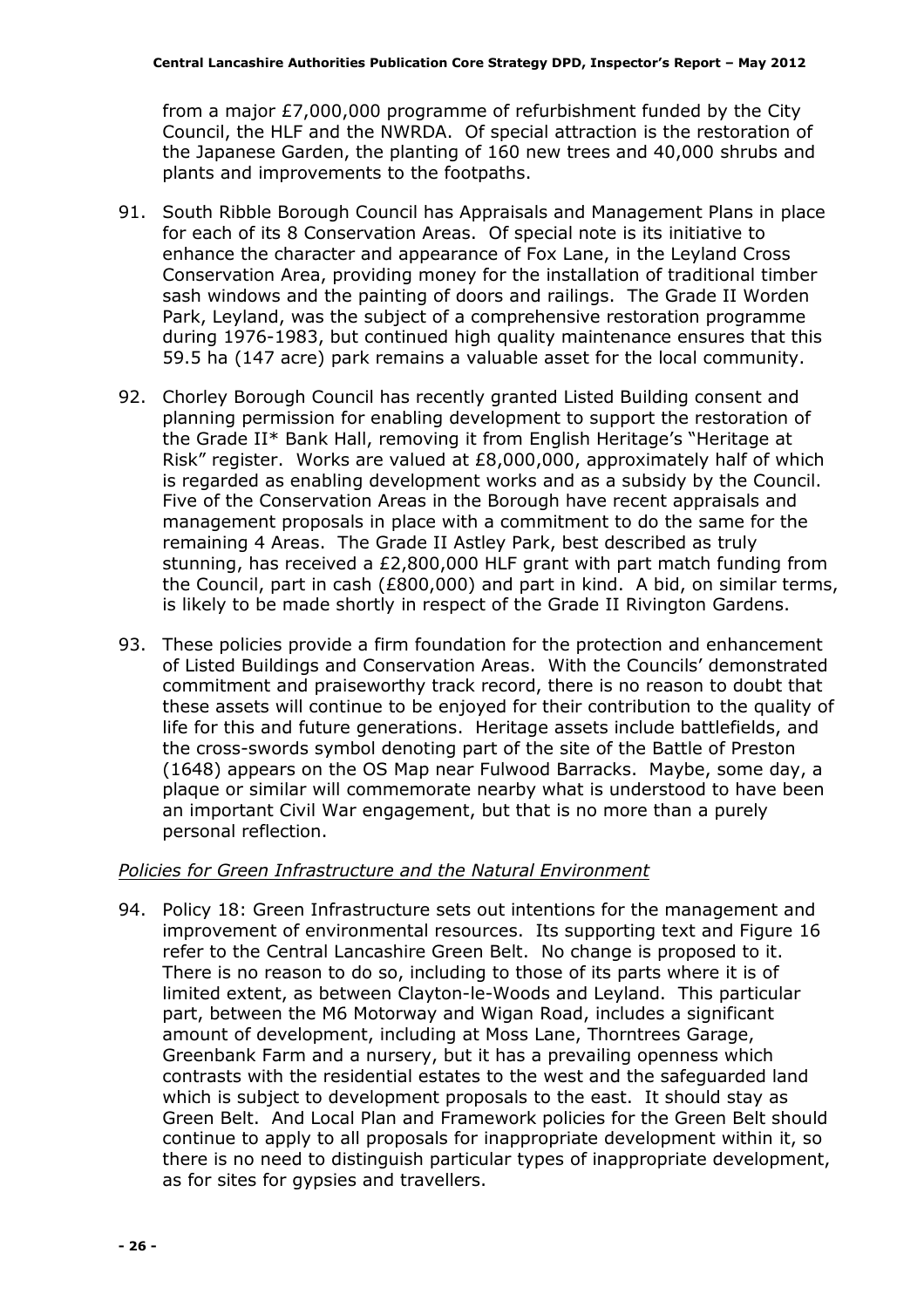- 95. Policy 19: Areas of Separation and Major Open Space is drafted to protect the identity and local distinctiveness of certain settlements and neighbourhoods by these 2 types of designation. The worthy purpose is to ensure that those places at greatest risk of merging will be protected from doing so. The Policy can be compared to Green Belt policy, although the construction of new buildings for, for example, agriculture and essential facilities for outdoor sport and outdoor recreation, which may be acceptable in a Green Belt, may not be acceptable in an Area of Separation or a Major Open Space. To that extent it would appear that Policy 19 may in practice be more restrictive than Green Belt policy.
- 96. One Area of Major Open Space to be designated within the Preston urban area is between Ingol/Tanterton and Greyfriars/Cadley. It extends essentially from the edge of the mainly built up area towards the City Centre. Public rights of way are limited, but its actual presence as overwhelmingly open land is of greater consequence in justifying its protection. A stroll over much of the land between these 4 settlements enables appreciation of its attractive, tranquil, open and often sylvan character, and this alone is convincing evidence upon which to base this part of the Policy.
- 97. The Inspector who reported to the Secretary of State in August 2011 concerning the appeal by Northern Trust for residential and associated development at the former Ingol Golf Course noted the unique and integrated nature of the site and its surroundings and the role it plays in this part of Preston. It provides a visual and physical release from the surrounding builtup area. It acts as a unifying element to the surrounding community (APP/N2345/A/11/2145837). The Secretary of State agreed with the Inspector's recommendation and dismissed the appeal, concluding amongst other things that there was a shortfall of a deliverable 5-year supply of housing and that the overall integrity of the site, its character and its appearance would be greatly and unacceptably degraded by the proposed development.
- 98. I respectfully associate myself with the Secretary of State's conclusions. Indeed, the role and value of this land would be emphasised, not diminished, as a result of substantial development at the Strategic Location at North West Preston. Policy 19 is well drafted, justified and effective. Any modification to it which encouraged residential or other built development in the open space between Ingol/Tanterton and Greyfriars/Cadley would be contradictory and undermine its praiseworthy purpose.
- 99. Other related matters like the quality of the landscape, the protection of natural resources and various other aspects of sustainability are suitably accommodated in such policies as Policy 20: Countryside Management and Access and Policy 21: Landscape Character Areas. Policy 22: Biodiversity and Geodiversity and Policy 31: Agricultural Land seek to protect various valuable features including a Ramsar Special Protection Area, a Site of Special Scientific Interest and the best and most versatile agricultural land. The Local Plan relies on a comprehensive Revised Habitat Regulations Assessment Screening Report (March 2011) approved by Natural England.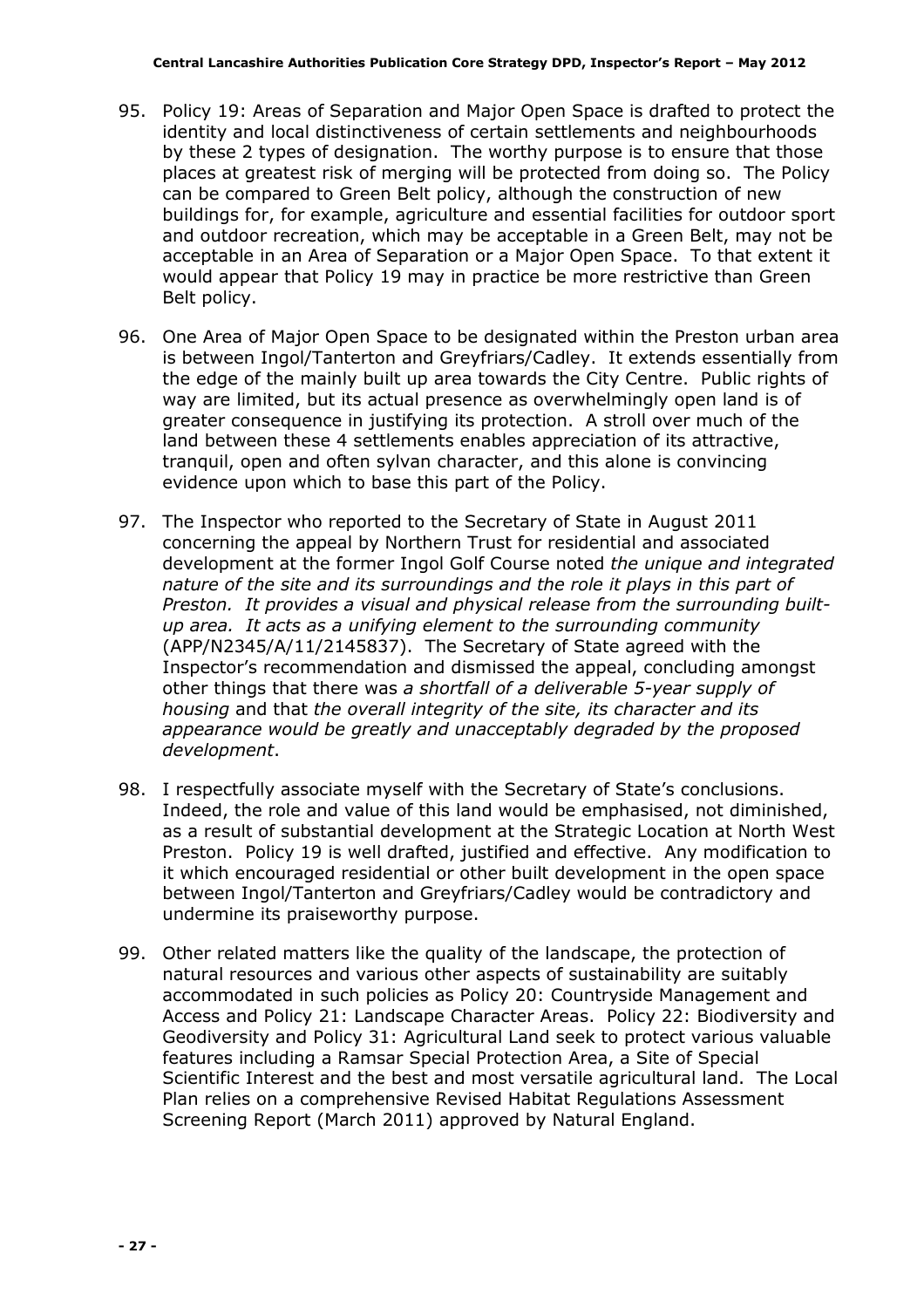## Flood Risk

100. The Local Plan includes detailed contents on water management and flood risk, as well as Policy 29: Water Management. The evidence base is convincing. It includes a Phase 1 Strategic Flood Risk Assessment, a Water Cycle Study and the result of discussions between the Councils and the Environment Agency and United Utilities. The documents were prepared on the basis of national policy in PPS 25, but there is no conflict with the Framework. Policy 29 (d) as proposed to be changed following consultation with the EA suitably relies on its appraisal, management and reduction approach for the consideration of development proposals.

## Conclusion

101. These policies are effective, justified and accord with national policy. The Councils' record in things achieved, bids made and about to be made and consultations undertaken demonstrate beyond doubt their commitment to the protection and enhancement of the assets examined. The Local Plan is sound in these respects.

## Assessment of Legal Compliance

102. My examination of the compliance of the Local Plan with the legal requirements is summarised in the table below. I conclude that the Local Plan meets them all. See over the page.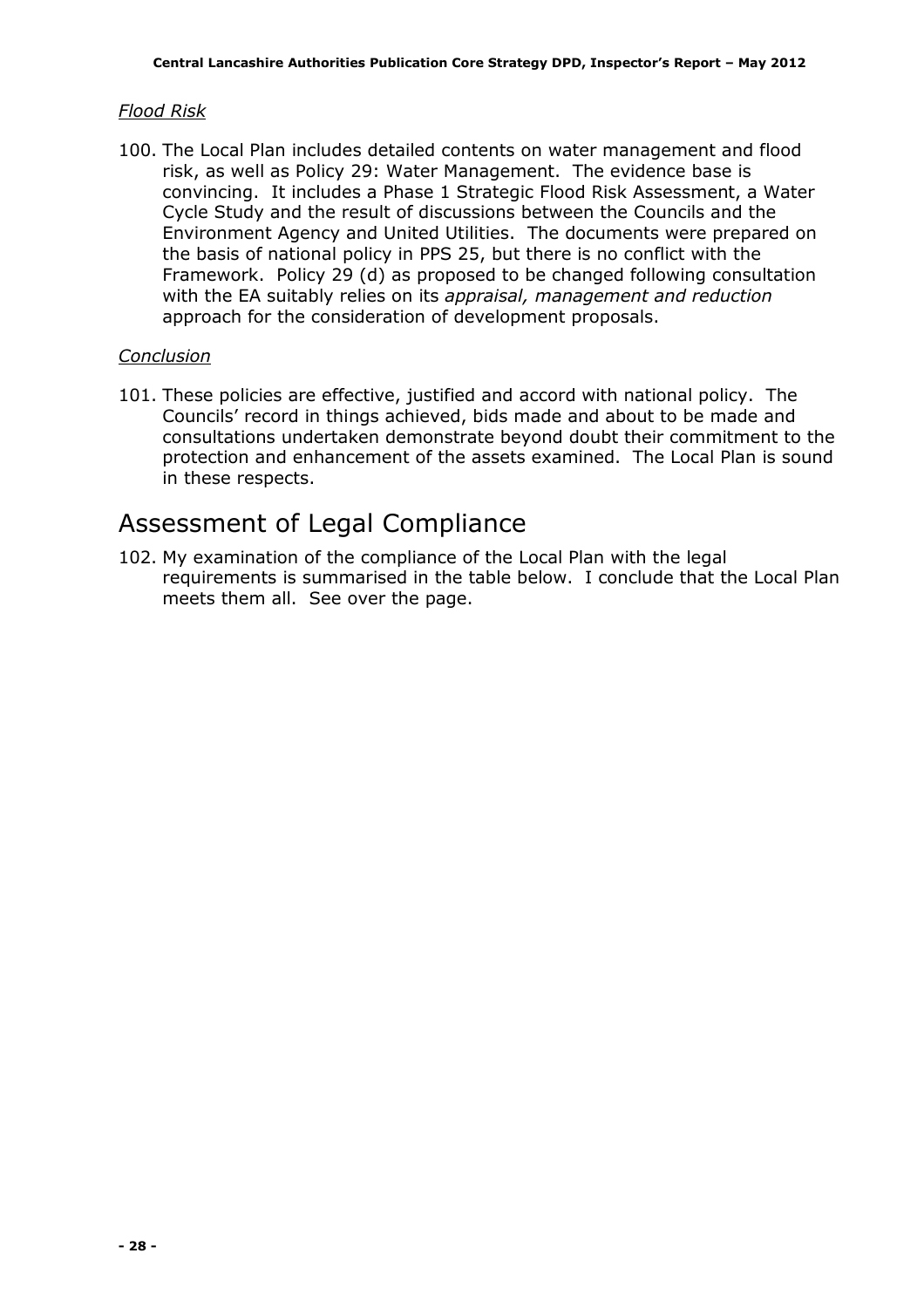| <b>LEGAL REQUIREMENTS</b>                                                                        |                                                                                                                                                                                                                                                                                                                                                                                     |  |  |
|--------------------------------------------------------------------------------------------------|-------------------------------------------------------------------------------------------------------------------------------------------------------------------------------------------------------------------------------------------------------------------------------------------------------------------------------------------------------------------------------------|--|--|
| <b>Local Development</b><br><b>Scheme (LDS)</b>                                                  | The Local Plan as a Core Strategy is identified<br>within the approved LDS March 2011 which<br>sets out an expected adoption date of<br>November 2011. Its content and timing are<br>compliant with the LDS, but the expected<br>adoption date has slipped, probably by 7<br>months or so, due to the PHRCs. This is not,<br>however, fatal to the legal compliance of the<br>plan. |  |  |
| <b>Statements of</b><br><b>Community</b><br><b>Involvement (SCI) and</b><br>relevant regulations | The 3 SCIs were adopted in 2006 and<br>consultation has been compliant with the<br>requirements therein, including the<br>consultation on the post-submission proposed<br>"Main Modification" (MM) ie the Proposed<br><b>Housing Related Changes (PHRCs).</b>                                                                                                                       |  |  |
| <b>Sustainability Appraisal</b><br>(SA)                                                          | SA has been carried out and is adequate.                                                                                                                                                                                                                                                                                                                                            |  |  |
| <b>Appropriate Assessment</b><br>(AA)                                                            | The Revised Habitats Regulations AA Screening<br>Report (March 2011) sets out why AA is not<br>necessary.                                                                                                                                                                                                                                                                           |  |  |
| <b>National Policy</b>                                                                           | The Local Plan complies with national policy<br>except where indicated and 2 Main<br><b>Modifications are recommended.</b>                                                                                                                                                                                                                                                          |  |  |
| <b>Regional Strategy (RS)</b>                                                                    | The Local Plan is in general conformity with the<br>R(S)S.                                                                                                                                                                                                                                                                                                                          |  |  |
| <b>Sustainable Community</b><br><b>Strategies (SCS)</b>                                          | Satisfactory regard has been paid to the SCS.                                                                                                                                                                                                                                                                                                                                       |  |  |
| 2004 Act and<br><b>Regulations (as</b><br>amended)                                               | The Local Plan complies with the Act and the<br><b>Regulations.</b>                                                                                                                                                                                                                                                                                                                 |  |  |